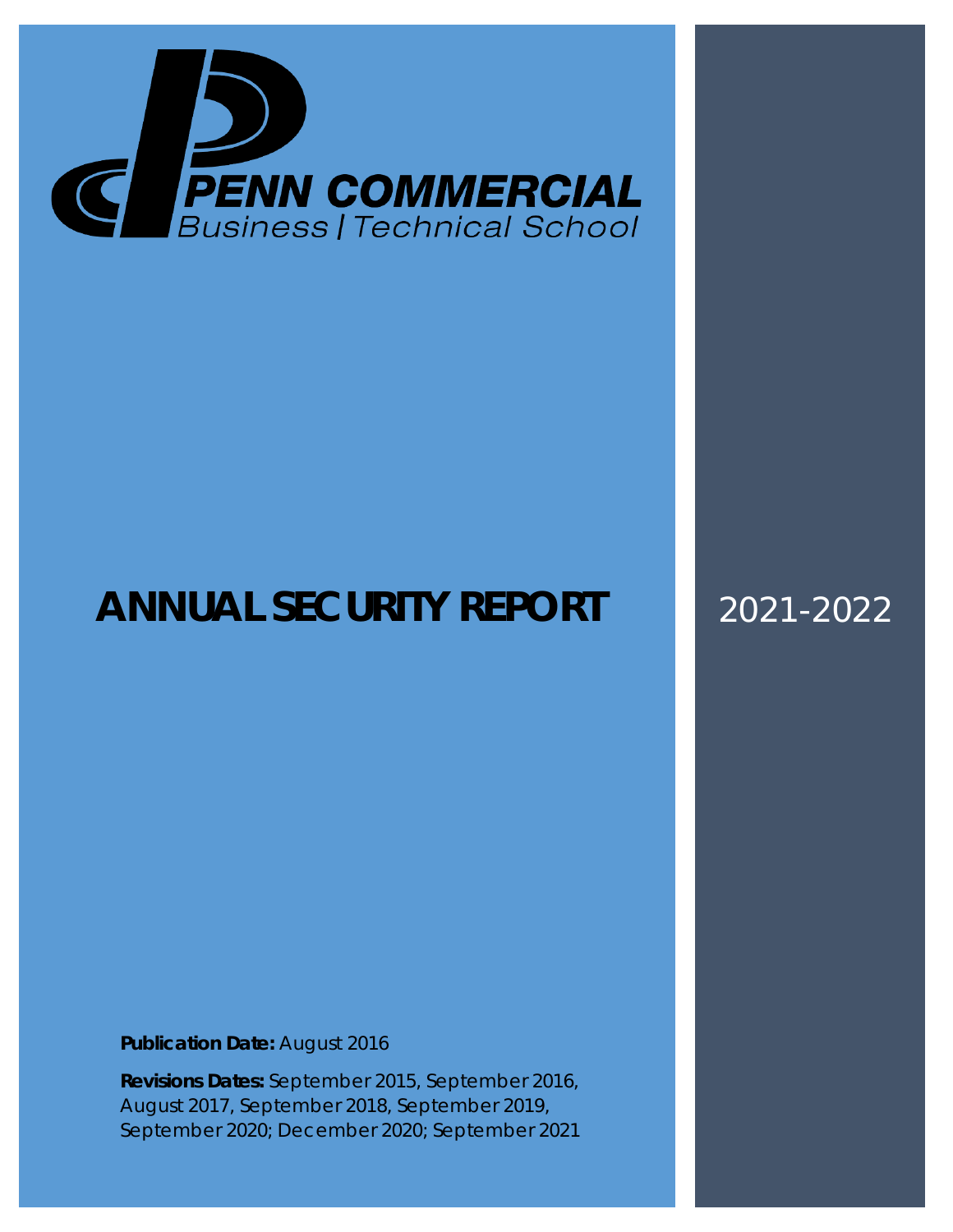This report is distributed in compliance with the "Crime Awareness and Campus Security Act of 1990." It will be updated and redistributed by October 1st of each year.

The Annual Security Report provides crime and safety information, policies, and procedures to Penn Commercial students, faculty, and staff. This information is provided in accordance with the Jeanne Clery Disclosure of Campus Security Policy and Campus Crime Statistics Act or "the Clery Act." The history of campus crime statistics and security information reporting started with the Crime Awareness and Campus Security Act of 1990, which amended the Higher Education Act of 1965. The Crime Awareness and Campus Security Act of 1990 was renamed to "The Clery Act" by the 1998 amendment.

This report includes statistics for the previous three years concerning reported crimes that occurred oncampus; and on public property within, or immediately adjacent to and accessible from, the campus. The report also includes institutional policies concerning campus security, such as policies concerning sexual assault, and other matters.

Individuals may receive information regarding this report by contacting:

**Kristine Gorby, Director of Student Services/Title IX Coordinator 242 Oak Spring Road Washington, PA 15301 724-222-5330 extension 353 [kgorby@penncommercial.edu](mailto:kgorby@penncommercial.edu)**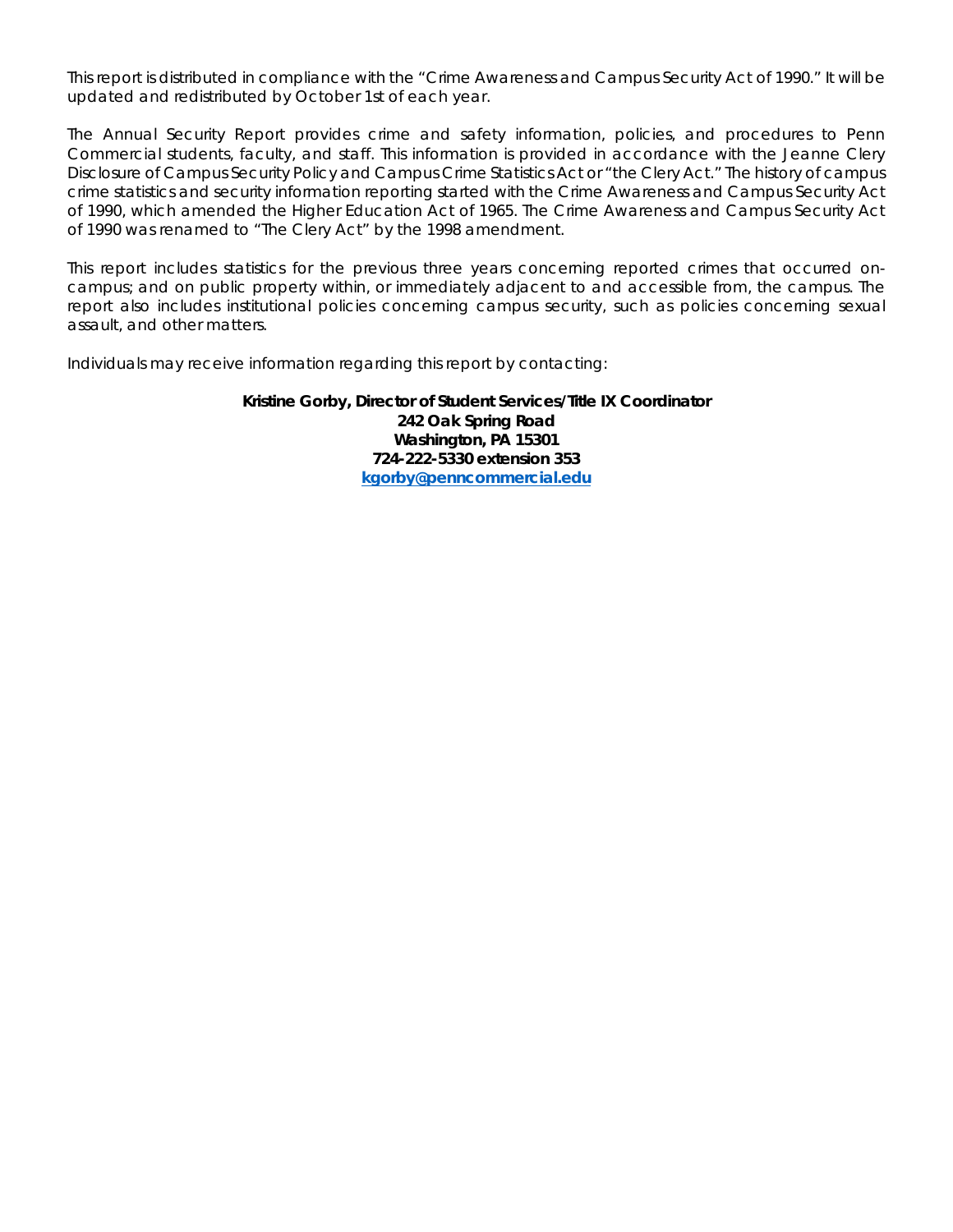| <b>INTRODUCTION</b>                                               | 1              |
|-------------------------------------------------------------------|----------------|
| <b>HOW THIS PUBLICATION IS DISTRIBUTED</b>                        | 1              |
| <b>LAWS GOVERNING THIS REPORT</b>                                 | 1              |
| <b>PROGRAM PARTICIPATION AGREEMENT</b>                            | $1 - 2$        |
| THE CLERY ACT                                                     | $2 - 3$        |
| <b>CAMPUS LAW ENFORCEMENT POLICY</b>                              | 3              |
| <b>EMERGENCY AGENCIES</b>                                         | 3              |
| <b>EMERGENCY RESPONSE AND EVACUATION PLAN (EREP)</b>              | 3              |
| <b>CAMPUS SECURITY AUTHORITIES (CSA's)</b>                        | $3 - 4$        |
| TIMELY WARNINGS AND IMMEDIATE NOTIFICATIONS                       | 4              |
| <b>EMERGENCY ALERT TESTING</b>                                    | $4 - 5$        |
| <b>CRIME PREVENTION</b>                                           | $5 - 7$        |
| Campus Safety and Security Awareness Programs                     | 5              |
|                                                                   | 5              |
| <b>Identification Badges</b>                                      |                |
| Personal Safety                                                   | $5-6$          |
| Home Safety                                                       | 6              |
| Vehicle Safety                                                    | 6              |
| <b>Travel Safety</b>                                              | 6              |
| <b>Identity Theft</b>                                             | 6              |
| National Credit Reporting Organizations                           | $6 - 7$        |
| Firearms and Other Weapons on Campus                              | $\overline{7}$ |
| Sexual Offender Registration                                      | $\overline{7}$ |
| STUDENT CODE OF CONDUCT                                           | $7-9$          |
| DRUG AND ALCOHOL ABUSE PREVENTION PROGRAM (DAAPP)                 | $9 - 10$       |
| Alcohol and Other Drugs Policy                                    | 9              |
| Available Assistance for Abuse Problems                           | 9              |
| Drug Free School and Workplace                                    | 9              |
| The Drug Free Schools and Communities Act                         | 9              |
| Policy on Alcoholic Beverages                                     | $9 - 10$       |
| Pennsylvania and Federal Laws                                     | 10             |
| Policy on Illegal Drugs                                           | 10             |
| <b>Smoking Policy</b>                                             | 10             |
| <b>CAMPUS CRIMES STATISTICS</b>                                   | $10 - 13$      |
| Definitions                                                       | $10 - 11$      |
| Geographic Areas Related to Reportable Crime                      | 12             |
| Three-Year Crime Statistic                                        | $12 - 13$      |
| <b>SEXUAL MISCONDUCT POLICIES</b>                                 | $13 - 21$      |
| <b>Prohibited Conduct</b>                                         | 13             |
| <b>Title IX Coordinator</b>                                       | 14             |
| Violence Against Women Act (VAWA) Definitions                     | $14 - 15$      |
| PA Statutes Concerning Sexual Misconduct                          | 15             |
| Reporting Incidents of Sexual Misconduct                          | 15             |
| Options for Assistance Following an Incident of Sexual Misconduct | 16             |
| <b>Evidence Preservation</b>                                      | 16             |
| <b>Student Bill of Rights</b>                                     | 16             |
| Confidentiality                                                   | $16 - 17$      |
| Penn Commercial's Obligation to Response Sexual Misconduct        | 17             |
| Supportive and Interim Measures                                   | 17             |
| Informal Complaint Procedure                                      | $17 - 18$      |
| Formal Complaint Procedure                                        | 18-20          |
| <b>Options for External Complaints</b>                            | 20             |
| <b>Additional Supportive Measures</b>                             | 20             |
| Appeals Process and Standards                                     | 21             |
| Retaliation                                                       | 21             |
| Statement of Nondiscrimination                                    | 21             |
| <b>Education and Prevention Programs</b>                          | 21             |
| Record Keeping                                                    | 21             |
| Appendix A - Crime Incident Report                                |                |
| Appendix B - Student Bill of Rights                               |                |
| <b>Appendix C - Grievance Form</b>                                |                |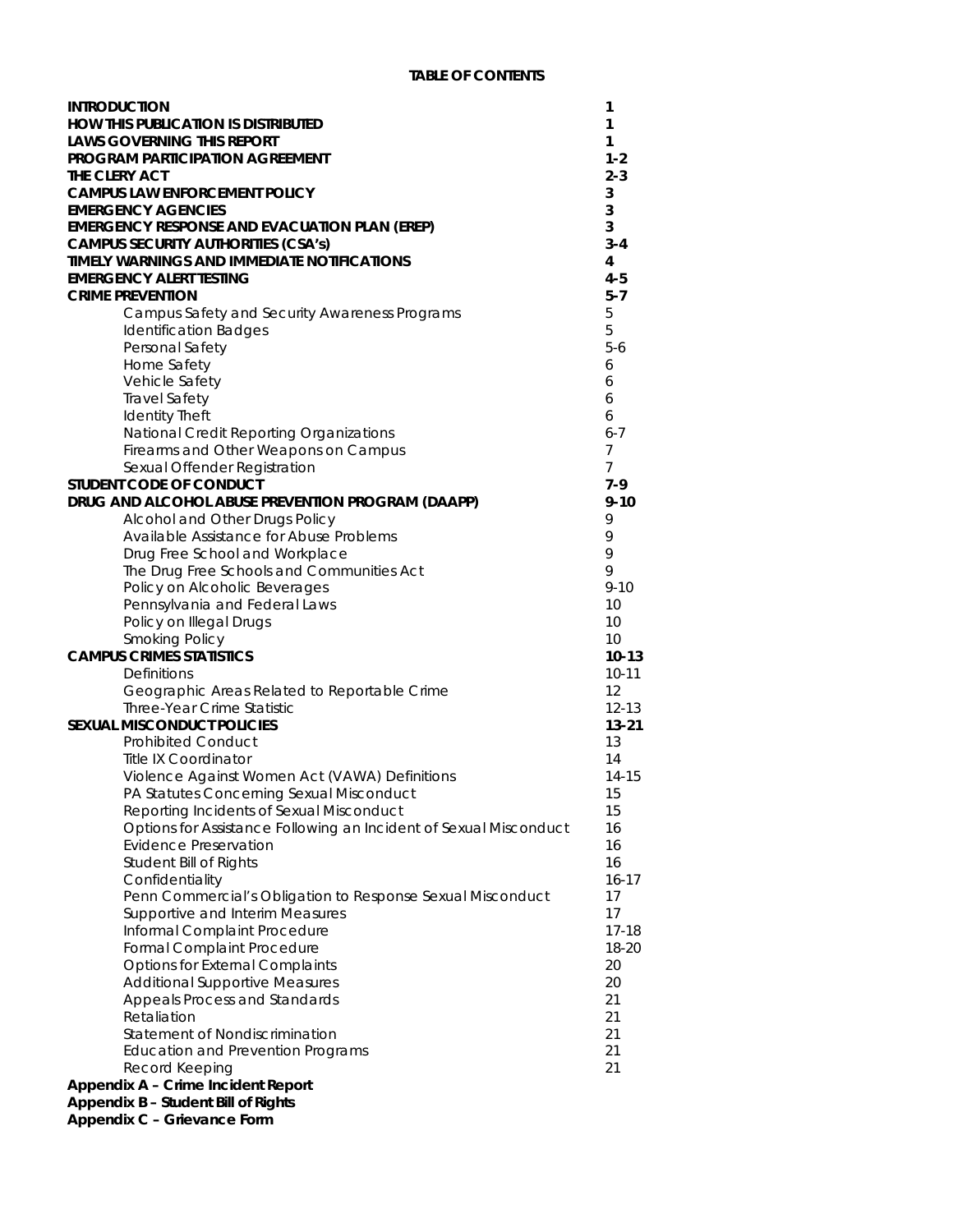# **INTRODUCTION**

Penn Commercial Business/Technical School (PC) believes that all students deserve a safe and secure facility in which to study. PC strives to provide such an environment for its students, faculty and staff. PC takes active steps to secure and safeguard its facilities. However, students, faculty and staff must be aware of the established safety and security measures. Equipped with this information, PC students, faculty and staff can become active partners in providing the safest and securest possible environment in which to study, teach and work.

Penn Commercial annually prepares and publishes a Campus Security Report in compliance with the Jeanne Clery Disclosure of Campus Security Policy and Crime Statistics Act. This report is prepared in cooperation with local law enforcement surrounding our campuses. Campus crime, arrest and referral statistics include those reported to PC campus authorities and local law enforcement agencies. Each year, students and staff are sent a notification that provides information on how the report may be accessed. Copies of the report may also be obtained from Campus Director and/or Title IX Coordinator.

# **HOW THIS PUBLICATION IS DISTRIBUTED**

Penn Commercial Business/Technical School can distribute this to all prospective and current students, staff, and faculty in one of the following ways:

- United States Postal Service
- Campus Email and/or Printed Distribution
- Electronically via Flash Drives
- **Penn Commercial Website<https://penncommercial.edu/consumer-disclosures/>**

This publication is provided to all enrolled students and new employees. The school also distributes this publication to all students and employees by October 1 of each year with the annual distribution of the all other disclosure information.

# **LAWS GOVERNING THIS REPORT**

#### *Federal Legal Requirements – The Clery Act*

Enacted in 1990, The Student Right to Know and Campus Security Act (pub. L. 101-542) was designed to "assist students in making decisions which affect their personal safety..." and "to make sure institutions of higher education provide students, prospective students, and faculty the information they need to avoid becoming the complainants of campus crime." The Higher Education Act of 1998 and the subsequent amendment of the implementing regulations (34 C.F.R. 668.46) significantly expanded institutions' obligations under the Act and renamed it the "Jeanne Clery Disclosure of Campus Security Policy and Crime Statistics Act" (hereafter the "Clery Act").

The Clery Act requires colleges and universities to:

- Publish an annual report every year by October 1 that contains three years of campus crime statistics and certain campus security policy statements;
- Disclose crime statistics for the campus, public areas immediately adjacent to or running through the campus, and certain non-campus facilities. The statistics must be gathered from campus police or security, local law enforcement, and other School officials who have "significant responsibility for student and campus activities;"
- Provide "emergency warning" notices of those crimes that have occurred and pose an ongoing "threat to students and employees;" and
- **•** Disclose in a public crime log "any crime that occurred on campus or within the patrol jurisdiction of the campus police or the campus security department and is reported to the campus police or security department."

#### *State Legal Requirements - The Pennsylvania Uniform Crime Reporting Act*

The Pennsylvania Uniform Crime Reporting Act (18 P.S. §20.101 et seq.), as implemented by Chapter 33 of the Regulations of the State Board of Education, requires colleges and universities to:

- Report to the Pennsylvania State Police on an annual basis crime statistics for publication in the FBI's Uniform Crime Report, which collects data on additional categories of felony and misdemeanor crime;
- Report crime rates for all reportable offenses;
- Provide the numbers of enrolled students and employees; and
- Disclose information and security policies on the types of available student housing, admission of visitors to housing facilities, measures to secure entrances, and standard features to secure room doors.

#### **PROGRAM PARTICIPATION AGREEMENT**

Penn Commercial will, upon written request, disclose to the alleged complainant of any crime of violence or a non-forcible sex offense, the report on the results of any disciplinary proceeding conducted by the School against a student who is the alleged perpetrator of such crime or offense with respect to such crime or offense. If the alleged complainant is deceased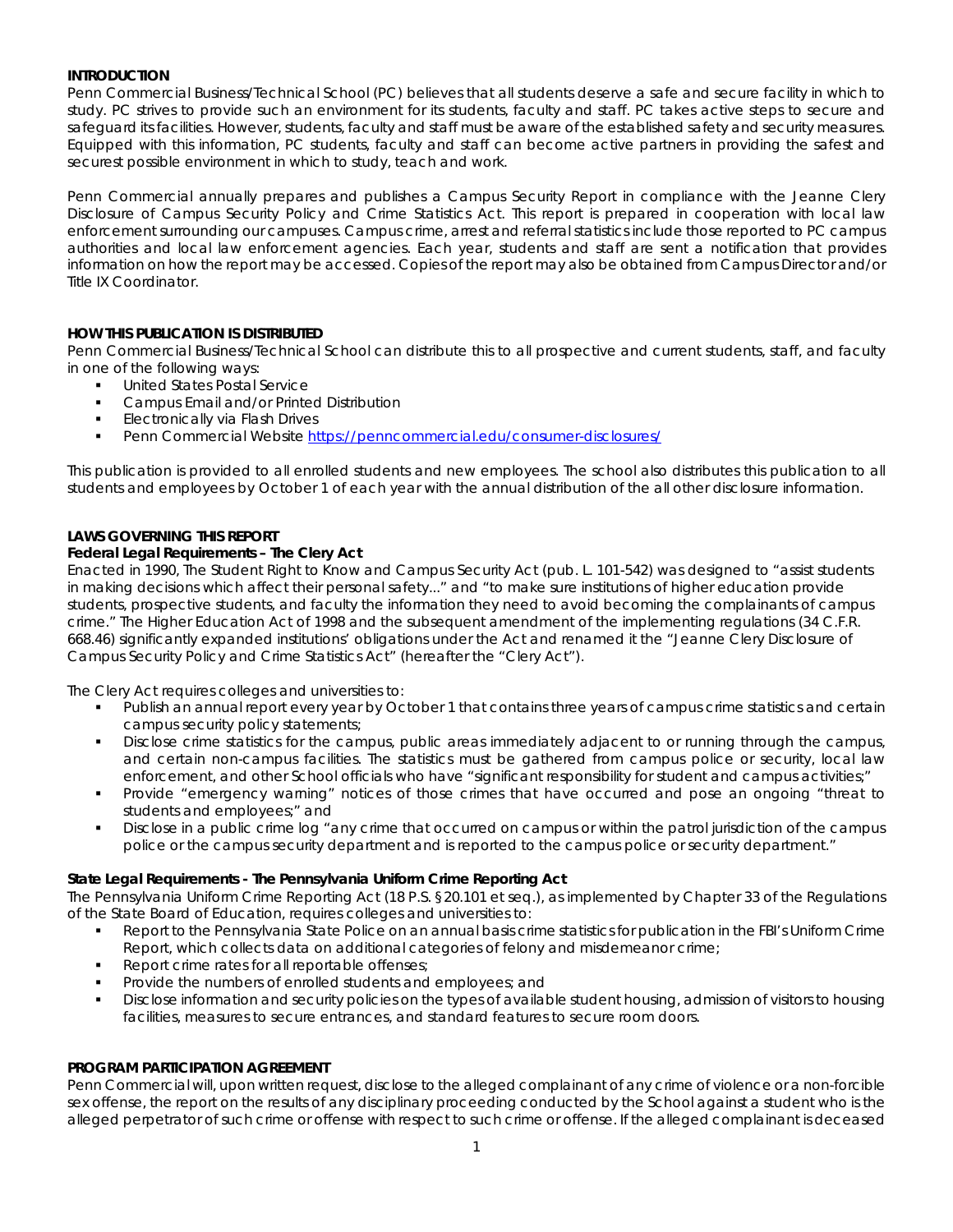as a result of the crime or offense, Penn Commercial will provide the results of the disciplinary hearing to the complainant's next of kin, if so requested.

# **THE CLERY ACT**

The safety of our students, faculty and staff is of primary importance to Penn Commercial. As required by law, PC maintains statistics regarding incidents that occur on campus in the Statistical Report for Campus Crime. This report includes statistics concerning reported crimes that occurred on-campus, in certain off-campus buildings or property owned or controlled by PC and on public property within, or immediately adjacent to and accessible from, the campus. The report includes statistics on crimes such as: murder and non-negligent manslaughter; negligent manslaughter; forcible sex offenses; nonforcible sex offenses; robbery; aggravated assault; burglary; motor vehicle theft; arson; hate crimes; arrests; weapons possession; drug and liquor law violations.

The statistics have been compiled with cooperation from local law enforcement agencies for the campus. Exhibit D provides definitions for the reporting offenses. The current report is available to all students, faculty and staff in the office of the Campus Director and/or Title IX Coordinator. Copies of the report are available upon request. The Title IX Coordinator is responsible for contacting and making a "good faith" effort in collecting statistics from all local law enforcement agencies. Documentation is maintained when making a "good faith" effort.

The Jeanne Clery Act requires Penn Commercial (the School) to gather statistical data on specific offenses that occur in specific geographical areas. Attempts are classified as offenses. These offenses are:

- 1. Criminal Homicide
	- a. Murder and Non-negligent manslaughter
	- b. Negligent manslaughter
- 2. Sexual Assault
	- a. Rape
		- b. Fondling
		- c. Incest
		- d. Statutory Rape
- 3. Robbery
- 4. Aggravated Assault
- 5. Burglary
- 6. Motor Vehicle Theft
- 7. Arson
- 8. Domestic Violence
- 9. Dating Violence
- 10. Stalking

The School must also report statistics for the following categories of arrests or referrals for disciplinary action (if an arrest was not made):

- 1. Liquor Law Violations
- 2. Drug Law Violations
- 3. Illegal Weapons Possession

Hate crimes must be reported by category of prejudice, including race, gender, religion, sexual orientation, ethnicity, national origin, gender identity, and disability. Statistics are also required for four additional crime categories if the crime committed is classified as a hate crime:

- 1. Larceny/Theft
- 2. Simple Assault
- 3 Intimidation
- 4. Destruction/Damage/Vandalism of Property

In addition, the School must report the location of each of the offenses listed above. The Clery Act geographical reporting definitions are:

1. Campus:

a. Any building or property owned or controlled by an institution within the same reasonably contiguous geographic area and used by the institution in direct support of, or in a manner related to, the institution's educational purposes, including residence halls; and

b. Any building or property that is within or reasonably contiguous to the area identified in paragraph (a) of this definition, that is owned by the institution but controlled by another person, is frequently used by students, and supports institutional purposes (such as a food or other retail vendor).

2. Non-Campus Building or Property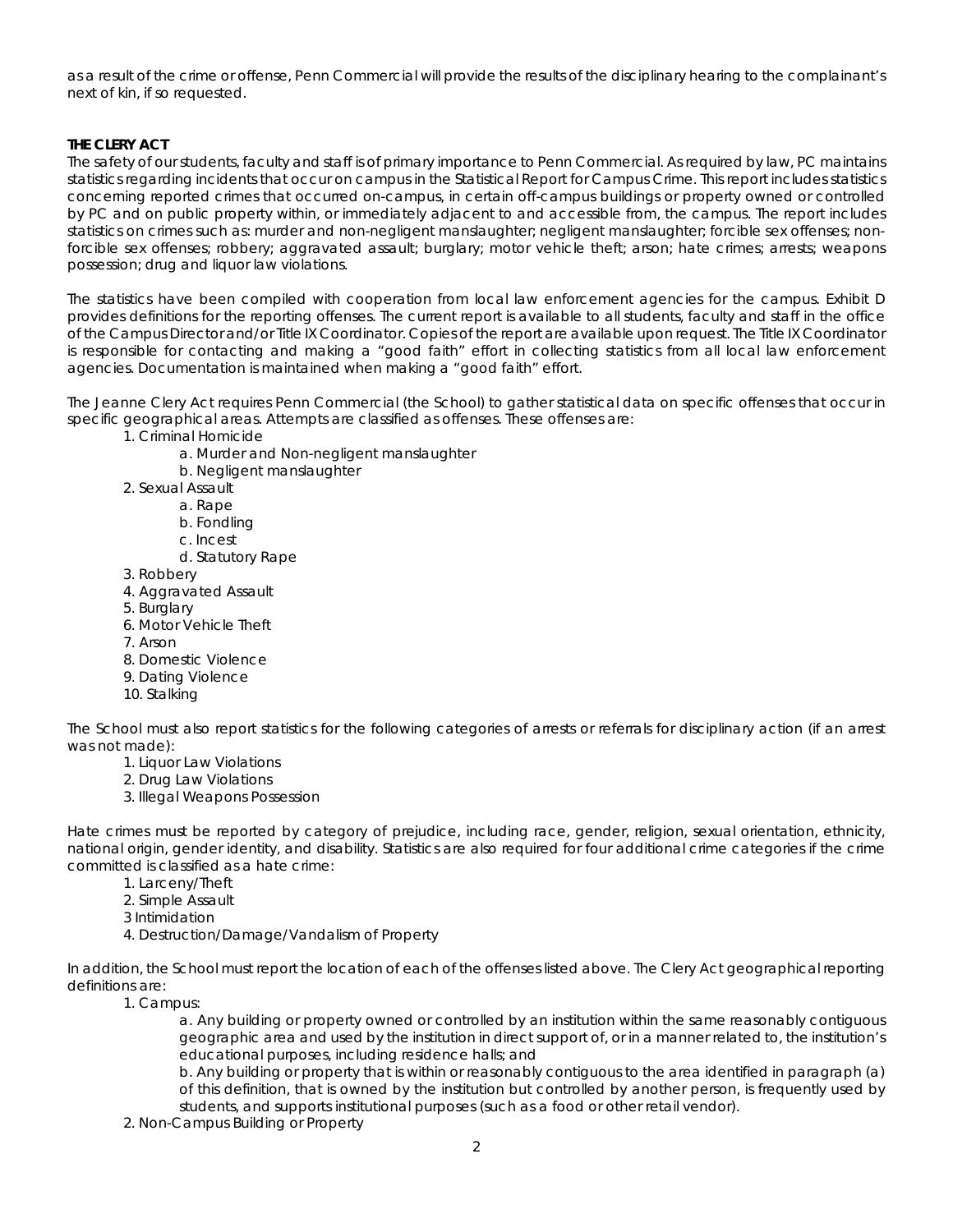a. Any building or property owned or controlled by a student organization that is officially recognized by the institution; or

b. Any building or property owned or controlled by an institution that is used in direct support of, or in relation, to, the institution's educational purposes, is frequently used by students, and is not within the same reasonably contiguous geographic area of the institution.

#### 3. Public Property

a. All public property, including thoroughfares, streets, sidewalks, and parking facilities, that is within the campus, or immediately adjacent to and accessible from the campus.

# **CAMPUS LAW ENFORCEMENT POLICY**

Penn Commercial does not employ or contract any law enforcement or security personnel. PC values the safety and wellbeing of our students, faculty, and visitors and will provide a consistent approach to work effectively and efficiently to prepare for, prevent, respond to, and recover from domestic incidents, regardless of cause, size, or complexity.

# **EMERGENCY AGENCIES**

Ambulance, Fire Department, Law Enforcement: 911 Statewide Cellular State Police: 911 South Strabane Police Department: Chief Drew Hilk 724-225-8111 Pennsylvania State Police: 724-223-5200 South Strabane Fire Department: Fire Chief Scott Reese 724-222-3885 Washington County Sheriff: Samuel Romano 724-228-6840 National Suicide Hotline: 1-800-784-2433 National Suicide Prevention Lifeline: 1-800-273-8255 Pittsburgh Poison Control Center: 1-800-222-1222 U.S. Department of Homeland Security: 1-800-BE-READY The Washington Hospital Emergency Department: 724-225-7000

# **EMERGENCY RESPONSE AND EVACUATION PLAN (EREP)**

The full EREP coincides with this document and is located at [https://penncommercial.edu/consumer-disclosures/.](https://penncommercial.edu/consumer-disclosures/)

The Emergency Response and Evacuation Plan (EREP) is part of a systematic planning effort on the part of Penn Commercial to provide for the care and well-being of the students, faculty, and staff. This plan is meant to address extraordinary circumstances wherein the lives and property of individuals are in imminent danger. The procedures outlined in the plan constitute those temporary measures that will be taken to maximize the protection available for threatened individuals as well as preparatory measures that should be accomplished during non-emergency time. This plan does not create elaborate new structures, but relies on the organization, policies, and procedures that are followed on a day-today basis.

This plan is required by the Pennsylvania Emergency Management Services Code, which states that "every school, public and non-public, profit and not-for-profit, in cooperation with the local Emergency Management Agency shall develop and implement emergency preparedness plans." The plan is applicable to all staff, students, as well as outside contractors and other guests in the school at the time of an emergency.

The purpose of the EREP is to:

- 1. To provide for the protection of persons and property in the event of a natural, technological, or human imposed emergency or disaster.
- 2. To establish procedures for alerting the administrators and staff.
- 3. To define the roles and responsibilities of Penn Commercial officials and staff.
- 4. To assure coordination and cooperation with municipal and county government and emergency services.

Penn Commercial maintains an Emergency Response and Evacuation Plan (EREP) with local municipal and county government and emergency services within the jurisdiction of the campus.

#### **CAMPUS SECURITY AUTHORITIES**

Federal law defines four categories of Campus Security Authorities or CSAs: college or university police; non-police security staff responsible for monitoring university property; individuals/offices designated by the university as those to whom crimes should be reported; and officials with significant responsibility for student and campus activities. If a School staff member has "significant responsibility" for students and campus activities outside of the classroom, and students potentially could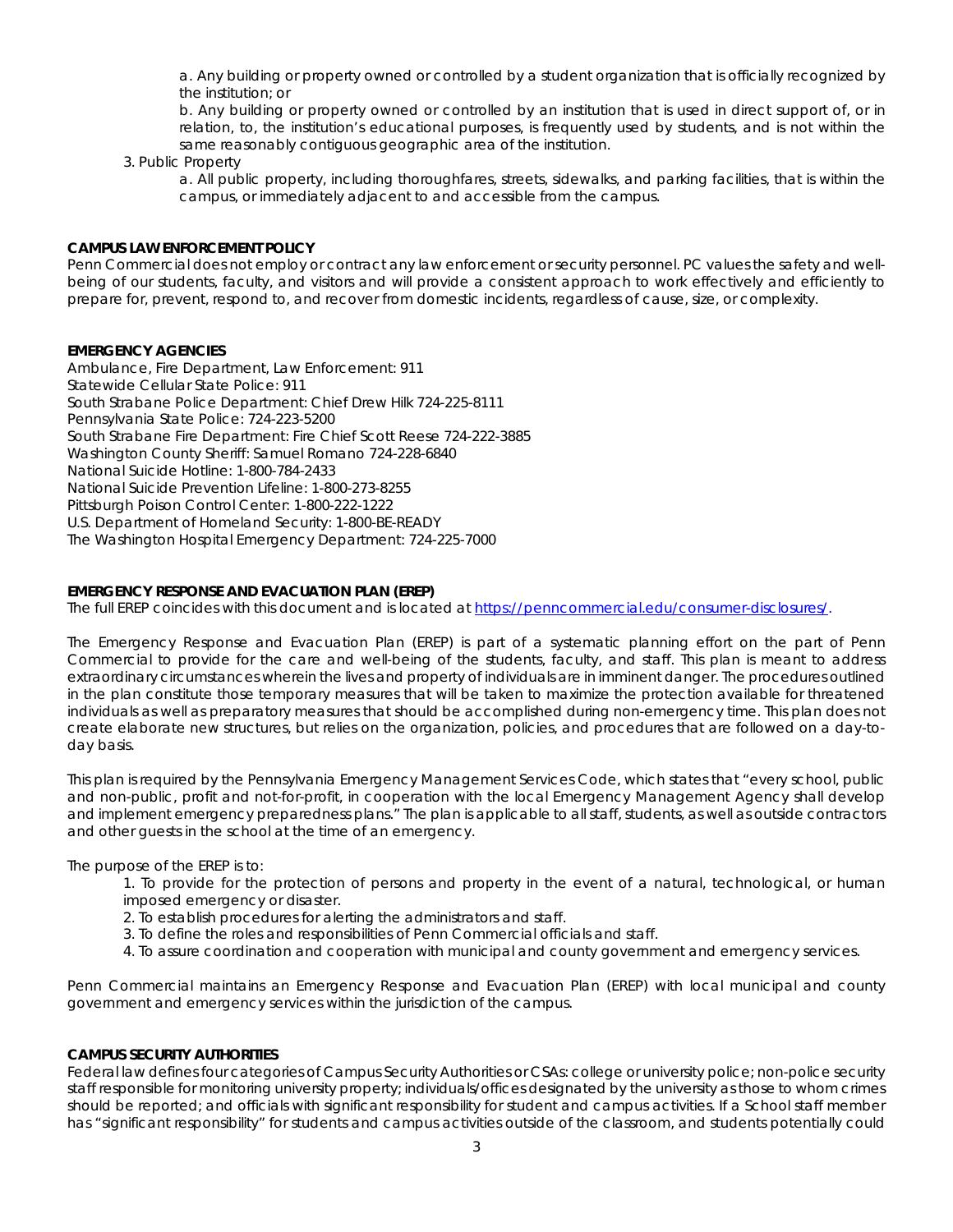report a crime / incident to that staff member, then they are a CSA. CSAs are defined by function, not title. For Penn Commercial, CSAs include:

- Campus Director
- Director of Education
- Director of Student Services/Title IX Coordinator
- Vice President of Operations
- Any Director or other staff assigned in EREP

# *Who is not a CSA?*

Administrative, clerical, and service staff who do not have "significant responsibility" for students and campus activities. The CSA is obligated to report crimes reported to them which occur on campus and the specific geographical areas as defined in the Clery Act to the Campus Director and/or Title IX Coordinator of Penn Commercial. CSAs are not responsible for determining authoritatively whether a crime occurred and they have no arresting authority. When a crime is believed to have occurred, the individual must complete a Crime Incident Report (Exhibit A). This form is filed with the Campus Director and/or Title IX Coordinator and is used for any investigation that may be conducted. When a student, faculty, or staff member tells a CSA about a Clery Act qualifying crime or any incident that may be a crime, the student involved is entitled to file a report with the school without filing a Police report.

# **TIMELY WARNINGS AND IMMEDIATE NOTIFICATIONS**

In the event a situation arises, either on or off campus, that, in the judgment of the Campus Director constitutes an ongoing or continuing threat, a campus wide timely warning will be issued. The School will alert the campus community with timely warnings to inform and aid in the prevention of similar crimes. Timely warnings can be issued for threats to property as well as threats to persons. It is irrelevant whether the complainants or perpetrators are members of the campus community. All crimes that fall under the Clery Act and the Violence Against Women Reauthorization Act of 2013 (VAWA) as amended will be reported to campus security authorities or local law enforcement agencies and are considered by the School to represent a serious or continuing threat to students and employees.

A timely warning will be issued as soon as pertinent information is available. The issuing of a timely warning will be decided on a case-by-case basis in light of all the facts surrounding a crime, including factors such as the nature of the crime, the continuing danger to the campus community and the possible risk of compromising law enforcement efforts. Timely warnings will be issued by the Campus Director or the senior management team. The following are methods the School may alert the campus community of a timely warning:

- **Instructor announcement in class**
- **Letters to all students and employees**
- E-Mail, text message and social media

A timely warning will contain information for the campus community on how to better protect themselves. Prompt reporting to a Campus Security Authority (CSA) or any faculty member and to local law enforcement will assure timely warning notices on campus and timely disclosure of crime statistics.

#### **EMERGENCY ALERT TESTING**

Penn Commercial schedules system alert tests through the Remind system on a monthly basis. Due to the nature of the academic calendar, it is appropriate to periodically test the system in order to verify operational ability of the system in the event of emergencies. This service is part of our strategy to enhance campus-wide communications during an emergency. An emergency broadcast will only be activated when there is an imminent threat to any of the campus's community. In the unlikely event that a situation such as an act of violence or major weather emergency that is occurring on any campus, the Remind System will be utilized in addition to other resources to alert the campus to the emergency and provide basic instructions on what to do. The Remind System will not be used where a situation has occurred that poses no further threat to the campus communities. Penn Commercial will use other methods of communication to inform each campus of these occurrences.

Penn Commercial prescribes in multiple formats to perform the test, which will include voice calls and text messages to all home, cell, and office numbers listed on all students, faculty, and staff files for all active members of the Penn Commercial system. A system wide alert notice will also be generated by email to all listed email addresses on file with the Remind System. All Penn Commercial students and employees can subscribe into Remind System with all contact information contained in the School's information management system. The emergency notification messages will also be delivered to Penn Commercial's social media pages. During a time-sensitive situation, multi-modal communication is critical as it is a more comprehensive way to reach people in the environment they may be in at the moment an issue arises. Communication is sent simultaneously to all available contact points for each person. The Remind System test will include an automated phone text message which when delivered includes the following: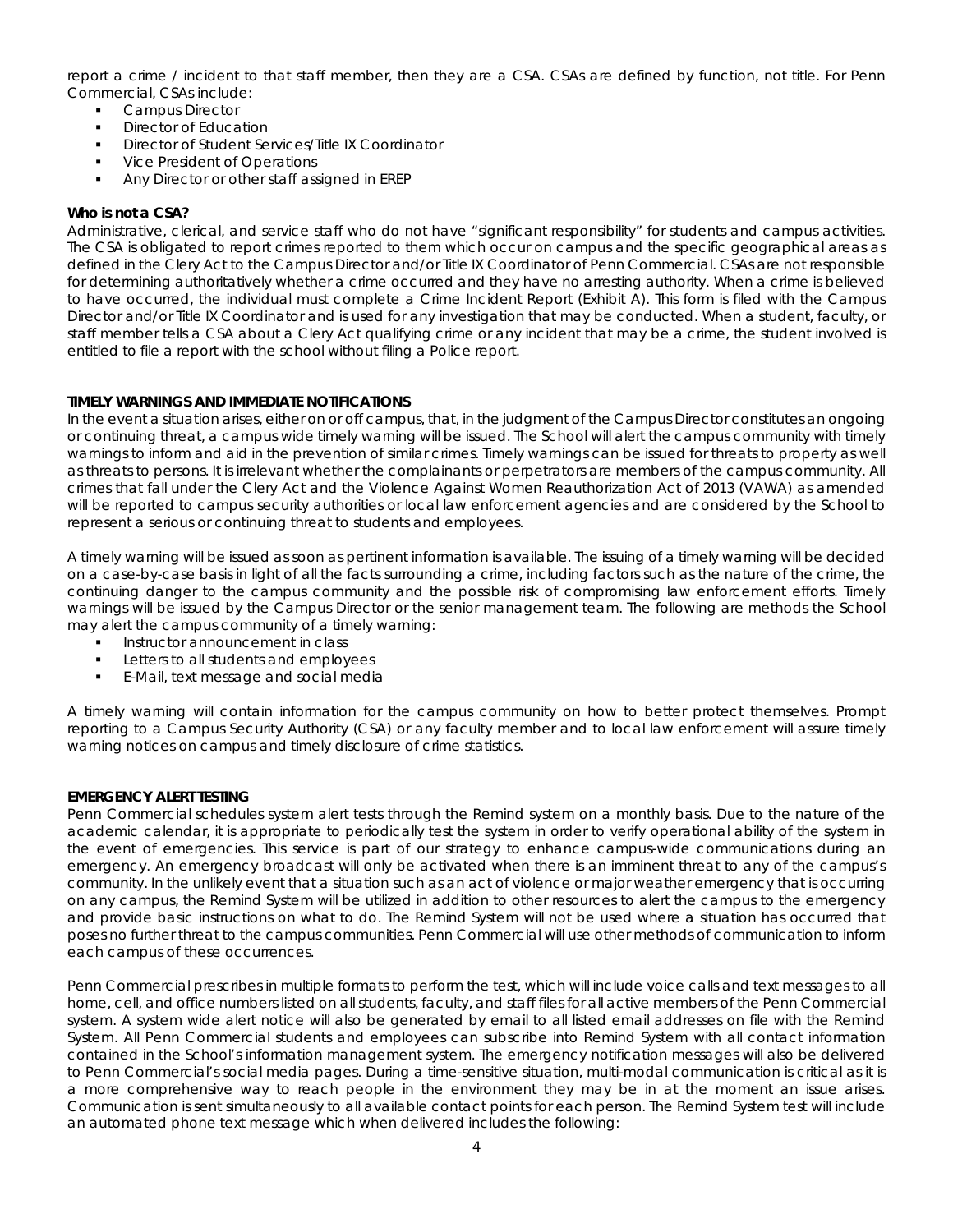#### *"This is a test of the Penn Commercial emergency notification system. This is NOT an emergency. Again, this is only a TEST."*

# **CRIME PREVENTION**

A key element of campus crime prevention is student, faculty and staff member awareness and participation to actively help ensure the campus remains safe for all. Throughout their enrollment with Penn Commercial, students are informed about safety and security procedures and practices while on campus. During orientation, students are told where they can find information on crimes on campus and in those neighborhoods surrounding the campus. Other resources include various safety tips students can employ to prevent becoming a complainant of a crime. They are encouraged to look out for themselves and one another. Student and employees have access to information on crime prevention and complainant resources through the Campus Director and the Title IX Coordinator.

Included is information about existing counseling, health, mental health, complainant advocacy, legal assistance, visa and immigration assistance and other services, as well as options and available assistance for changing academic, living, transportation, and working situations, if requested, if reasonably available and regardless of whether a report is filed with local law enforcement. Penn Commercial is committed to offering educational programs to promote awareness and prevention of crimes that constitute prohibited sexual misconduct. Students and staff should also employ the following general safety tips:

# *Campus Safety and Security Awareness Programs*

During orientation new students are informed about safety and security procedures and practices while on campus and are told of the process to obtain information about crimes on campus and in those neighborhoods surrounding the campus. Information includes various safety tips students can employ to prevent becoming a complainant of a crime. They are encouraged to look out for themselves and one another. Students and employees have access to information on crime prevention and complainant resources through the Annual Security Report (this document) and materials maintained in the office of the Campus Director/Title IX Coordinator. Materials provide information about existing counseling, health, mental health, complainant advocacy, legal assistance, visa and immigration assistance and other services, as well as options and available assistance for changing academic, living, transportation, and working situations, if requested, if reasonably available and regardless of whether a report is filed with local law enforcement. The School offers various prevention education programs throughout the year as a student assembly.

#### *Identification Badges*

#### **Student**

For your safety and security, it is required that all students have their PC Student ID displayed (lanyard or clip) on their person at all times while on campus or at any PC sponsored field trip, activity or event. The only exception made will be when wearing the badge poses a safety risk. The instructor supervising the activity will be the only individual allowed to make the decision if the badge can be removed. Upon completion of the activity, the badge must once again be displayed. The Student Identification Badge serves as a visible indicator that you are allowed on campus.

#### **Visitor**

Visitors to the campus are required to sign-in at Reception. Each visitor will be issued a visitor badge which is to be worn throughout their stay on campus. The visitor badge should be returned at the end of the visit and the guest will be asked to sign-out with Reception.

#### **Employee**

It is required that all employees have their PC ID displayed (lanyard or clip) on their person at all times while on campus or at any PC-sponsored field trip, activity or event. The only exception made will be when wearing the badge poses a safety risk.

#### *Key Fobs*

All doors entering Penn Commercial are locked and monitored by a security system. To ensure the security and safety of everyone in the building, all students and staff are given a personalized/programmed key fob that they must use to enter and exit the building doors. Students without a key fob will be denied entrance into the building and must purchase a replacement key fob immediately for a \$10 fee.

#### *Personal Safety*

- Always be aware of your surroundings.
- Try to stay in well-lit areas.
- Walk confidently at a steady pace on the side of the street facing traffic.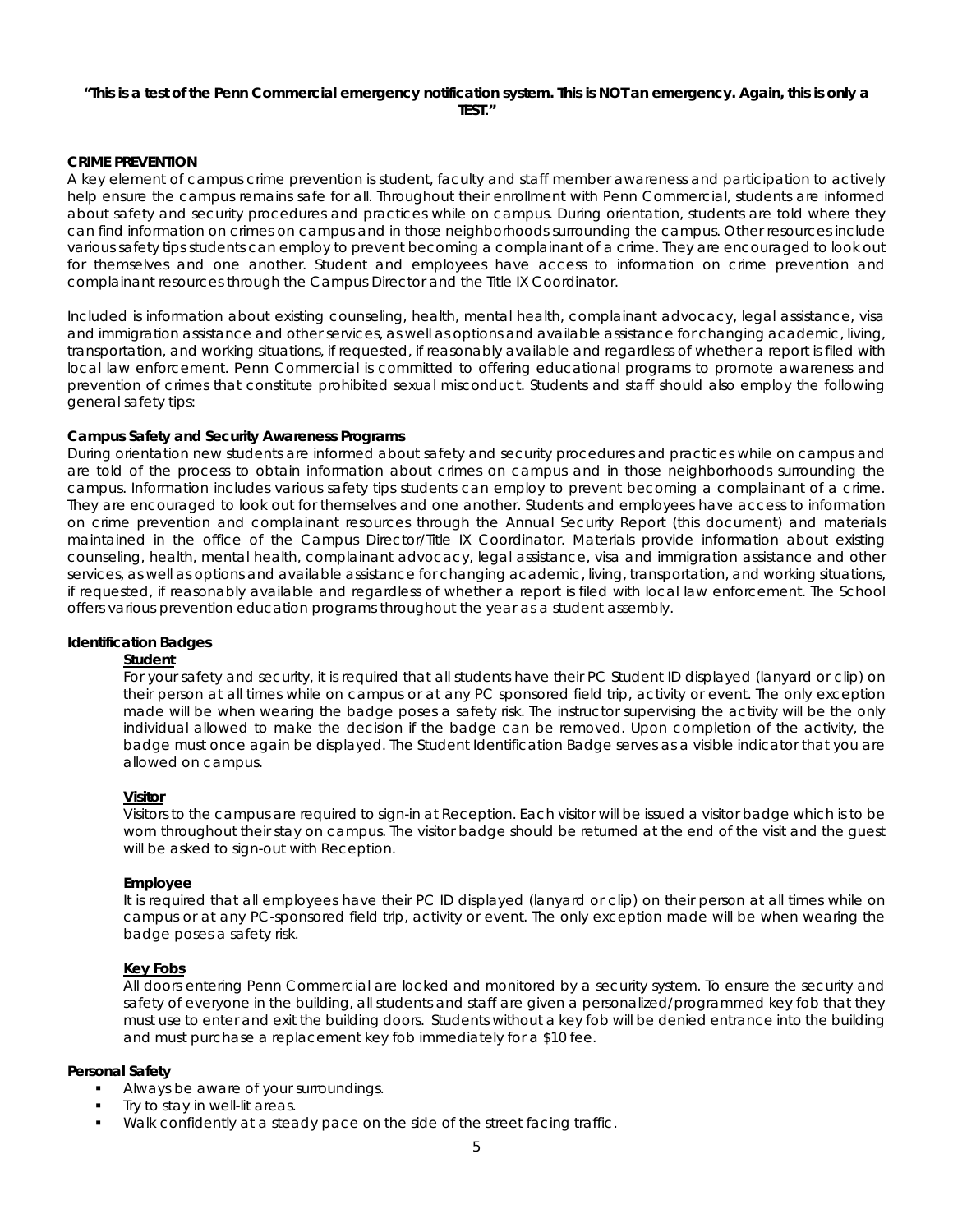- **Walk close to the curb. Avoid doorways, bushes and alleys.**
- Wear clothes and shoes that give you freedom to move.
- Don't walk alone at night and always avoid areas where there are few people.
- Be careful when people stop and ask you for directions; always reply from a distance.
- If you are in trouble, attract help in any way that you can. Scream, yell for help.
- Remain calm. Don't panic. Think rationally and evaluate your resources and options.
- If ever attacked, go to a safe place and call the police. The sooner you make the report, the greater the chances the attacker will be caught.

# *Home Safety*

- Check the identification of any sales or service people before letting them in.
- Don't let any stranger in your home when you are alone.
- Never give the impression that you are alone if strangers telephone or come to the door.
- If you come home and find a door open or signs of a forced entry, don't go in. Call the police from the nearest phone.
- Keep written records of all furniture, jewelry, and electronic products. If possible, keep these records in a safe deposit box or fireproof safe.
- Secure sliding glass door locks.
- Don't hide spare keys in mailboxes, planters, or under doormats.

# *Vehicle Safety*

- Close all windows, lock all doors and take the keys with you.
- Never hide a second set of keys anywhere on your car.
- Never leave your car's engine running even if you will only be gone for a minute.
- Park in well-lit areas.
- Activate any antitheft devices you have.
- Push or recline your passenger seat forward; if you return to your car and the passenger seat has been returned to its normal position, chances are someone has entered your vehicle.
- When approaching your vehicle, have your keys in hand.
- Before you invest in any alarms, check with several established companies and decide what level of security fits your needs.

# *Travel Safety*

- If you do travel alone, leave your route and destination times with family or friends.
- Keep your car locked at all times. Keep the windows rolled up so that a person cannot reach inside. If confronted by someone on foot, drive away immediately if safe to do so.
- Make sure your car is in good working order and has plenty of gas before you drive.
- Don't leave packages or valuables in plain sight in your car, keep them in your trunk.
- If you are being followed by another car, honk your horn and drive to the closest public place such as a police or fire station, restaurant or gas station. Never go home if you think you are being followed.
- If you are involved in a minor accident, do not get out of the car until fire, police or medical assistance arrives.

# *Identity Theft*

Don't be a complainant. Protect your good name. If your wallet or purse is ever stolen, call the police and then notify a Penn Commercial CSA.

# **Call to cancel your credit cards**

- MasterCard 800-307-7309
- Visa 800-336-8472
- American Express 800-528-4800
- Discover 800-347-2683

# **Other important contacts**

- Federal Trade Commission 877-ID-THEFT and/or 877-FTC-HELP (to report ID theft)
- Social Security Administration (to replace your card) 800-772-1213

A Security Fraud Alert may be added to alert potential creditors to confirm your identification before granting credit in your name. Security alerts are generally added when you suspect that your identification information is being, or could be, used in a fraudulent manner. Send a written statement to all three credit organizations detailing the fraud.

# *National Credit-Reporting Organizations*

Experian Information Solutions, Inc.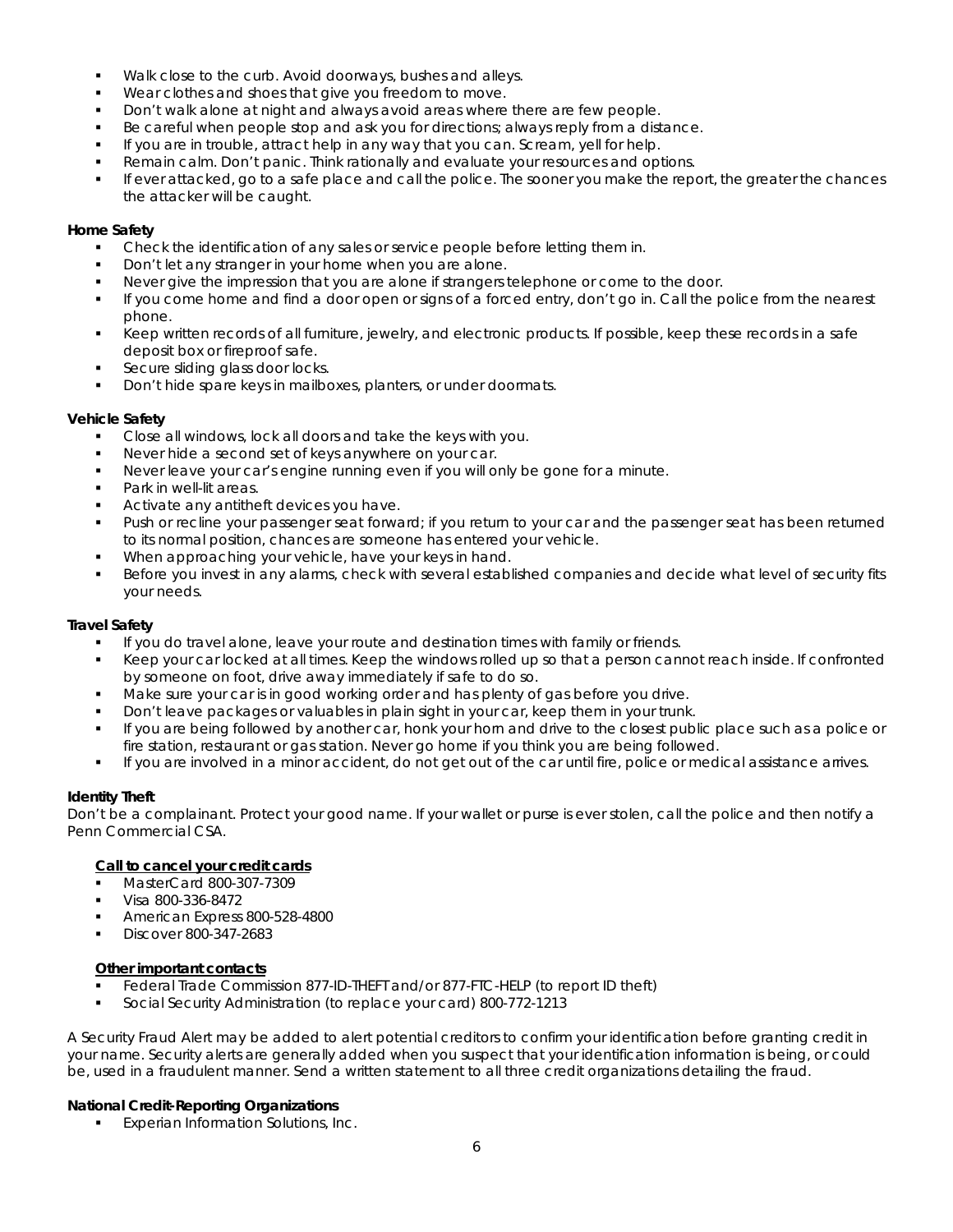www.experian.com P.O. Box 2002, Allen, TX 75013 888-397-3742

- Security Fraud Alert 800-311-4769 TransUnion (formerly TRW) www.transunion.com P.O. Box 2000, Chester, PA 19022 800-888-4213
- Security Fraud Alert 800-680-7289 Equifax Credit Information Services, Inc.
- www.equifax.com P.O. Box 740241, Atlanta, GA 30374 800-685-1111 Security Fraud Alert 800-525-6285

You may request a FREE credit report once a year by contacting: www.annualcreditreport.com or by calling 877-322- 8228.

In support of awareness and crime prevention, Penn Commercial encourages its students and employees to take responsibility for their own security and the security of others.

- College Drinking Prevention http://www.collegedrinkingprevention.gov/
- Alcoholics Anonymous Pittsburgh http://www.pghaa.org/
- Narcotics Anonymous http://www.na.org/
- **Higher Education Center for Alcohol, Drug Abuse and Violence Prevention** www.edc.org/projects/higher\_education\_center\_alcohol\_drug\_abuse\_and\_violence\_prevention
- Mothers Against Drunk Driving (MADD) www.madd.org
- Gateway Rehab www.gatewayrehab.org
- Greenbriar Treatment Center www.gatewayrehab.org

# *Firearms and other Weapons on Campus*

Weapons, explosives and similar devices or items are strictly prohibited on campus. No person shall possess, carry, transport or convey any weapon including firearms, ammunition, paintball guns, explosives or explosive devices or other similar items onto any School premises or facilities. Any knife other than one comparable to a foldable pocket knife with a blade no longer than 2½ inches is considered a weapon. Violation of the policy could result in probation, suspension or dismissal. The school will cooperate with local, state and federal officials.

# **Sexual Offender Registration**

Pennsylvania's General Assembly has determined that making information about registered sex offenders available to the public through the Internet will enhance public safety. Knowing whether a person is a registered sex offender could be a significant factor in protecting yourself, your family members, or persons in your care from recidivist acts by registered sex offenders. Public access to information about registered sex offenders is intended solely as a means of public protection.

Pursuant to the provisions of Pennsylvania's Megan's Law, 42 Pa.C.S. § 9791 et seq. the State Police has established a web page to provide timely information to the public on registered sex offenders residing in the Commonwealth. Megan's Law requires the State Police to create and maintain a registry of persons who have been convicted of, either entered a plea of guilty to, or adjudicated delinquent of certain sex offenses listed in 42 Pa.C.S. §§ 9795.1 and 9795.2. Additionally, the Pennsylvania State Police is required to make certain information on registered sex offenders available to the public through an Internet website. The Pennsylvania State Police has established this website according to the requirements of 42 Pa.C.S. § 9798.1. You can view the web site at the following address: www. pameganslaw.state.pa.us.

# **STUDENT CODE OF CONDUCT**

Penn Commercial recognizes its students as responsible and dedicated men and women who are preparing for career employment. An integral part of their career and professional development is the expectation that they conduct themselves during the education process in the same manner as will be expected in all employment situations. As members of Penn Commercial, students have responsibilities and duties commensurate with their rights and privileges. In this policy, Penn Commercial provides guidance to students regarding those standards of student conduct and behavior that it considers essential to its educational mission. This policy also provides guidance regarding the types of conduct that infringe upon the fulfillment of Penn Commercial's mission. Any student who is found to have violated the Student Code of Conduct policy is subject to sanctions, as listed below.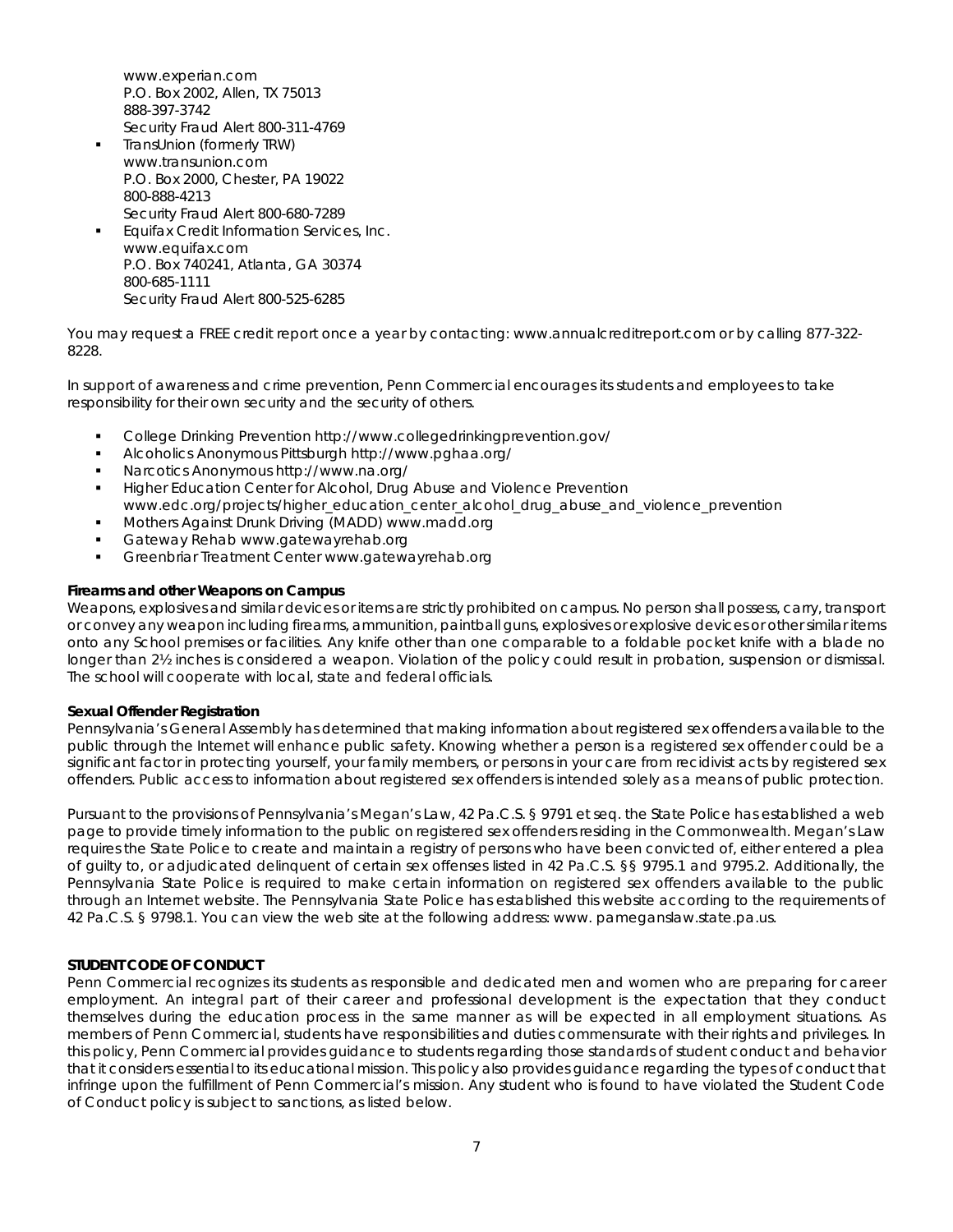*Computer-Related Violations* - Use of computer equipment and/or time for unethical, illegal, unsafe, or inappropriate activities. Any violation of the Internet Usage Policy constitutes a violation of the Student Code of Conduct policy.

*Damage to Property* - Purposefully and/or intentionally causing damage or destruction to school property, staff personal property or vehicles, vendor/guest property or vehicles, or student personal property or vehicles.

*Academic Dishonesty and Deception* - Examples of conduct that is prohibited includes but is not limited to:

- Plagiarizing or submitting the work of another as one's own.
- Cheating on any exam, quiz, or assignment, or collaborating with others on graded work without the clear, expressed consent of the relevant faculty member(s).
- Furnishing false information to any staff member at any time. This includes information provided during the application and enrollment process, throughout active enrollment, and at any time prior to completion of the intended degree.
- Furnishing false information on a resume, application (e.g., employment or externship application) or contract.
- Forging, altering or misusing any document, record or instrument of identification.

*Disorderly, Lewd, Indecent, or Obscene Conduct* - Conduct which causes a public alarm, annoyance, disruption or hazard on school premises or at a school-sponsored or school-supervised function, or externship/clinical site. Such activities also include, but are not limited to, inappropriate/obscene language and/or clothing, conduct which is intended to or results in the disruption or obstruction of teaching, daily school operations, disciplinary proceedings, or other school activities, on or off campus, or which prevents or obstructs school personnel from performing their duties.

*Firearms, Explosives and Weapons* - Possession or use of explosives, firearms or other weapons (including, but not limited to, knives, air pistols and air rifles), dangerous chemicals, or objects intended to be perceived as explosives, firearms, weapons or chemicals, or objects or devices designed to cause bodily harm in or upon school-owned or school-supervised property or

Externship/clinical sites. Violations under this section also include the irresponsible possession or careless and dangerous use of any other object in such a way as to threaten or endanger any person or property.

Harassment, Physical Harm, Violence or Threats of - Causing physical harm to another person is assault, which is a crime. Threats, intimidation, harassment or engaging in any other conduct that threatens or endangers the physical, emotional and/or psychological health or safety of any person (staff, student, vendor/guest), or interferes with the education process, or which is intended to provoke violence by another, is prohibited. This includes but is not limited to threats of fighting/physical harm, verbal abuse or threat, sexual harassment, sexual assault, or sexual violence. Violation of the Campus Crime and Safety Report and harassment policies within are included.

*Safety Violations –* Conduct that violates any campus safety policy to include but limited to the Drug and Alcohol Abuse Prevention Program, possession or consumption of alcohol or illegal substances on or near school premises, setting fires or tampering with fire safety equipment, failure to exit during an emergency evacuation, bomb threats, or recurring dress code violations that are considered a safety hazard in the lab or at a externship/clinical site.

*Equal Opportunity* - Any violation of any section of the Student Code of Conduct policy that is motivated by the sex, race, color, religion, sexual orientation, ethnicity or national origin of another person is a violation of federal law. Acts of intimidation may be considered a hate crime under the Uniform Crime Code and subject to prosecution by federal authorities.

*Theft, Possession of Stolen Property and Extortion*- Theft is the unlawful taking of tangible school property or finances, or the property of staff, students, vendors/guests, externship/clinical property (facility or staff) with the intent to deprive the school or person of the property. Possession of stolen property includes taking possession of or receiving such property, knowing it to have been stolen.

*Trespassing* - Trespass is the entry or the attempt to enter any school facility, area, or room without permission or lawful authority or, except with such authority, against the will of the occupant or the individual in charge of the facility. Trespass also includes, but is not limited to, the unauthorized possession, duplication, or use of keys or key fobs to gain access to any school property.

**Failure to Comply** - Failure to comply with published School policies, disciplinary sanctions or directions of school officials authorized and acting pursuant to their prescribed duties.

*Violations of Law* - Violation of any federal, state, or local law is also a violation of the Student Code of Conduct policy.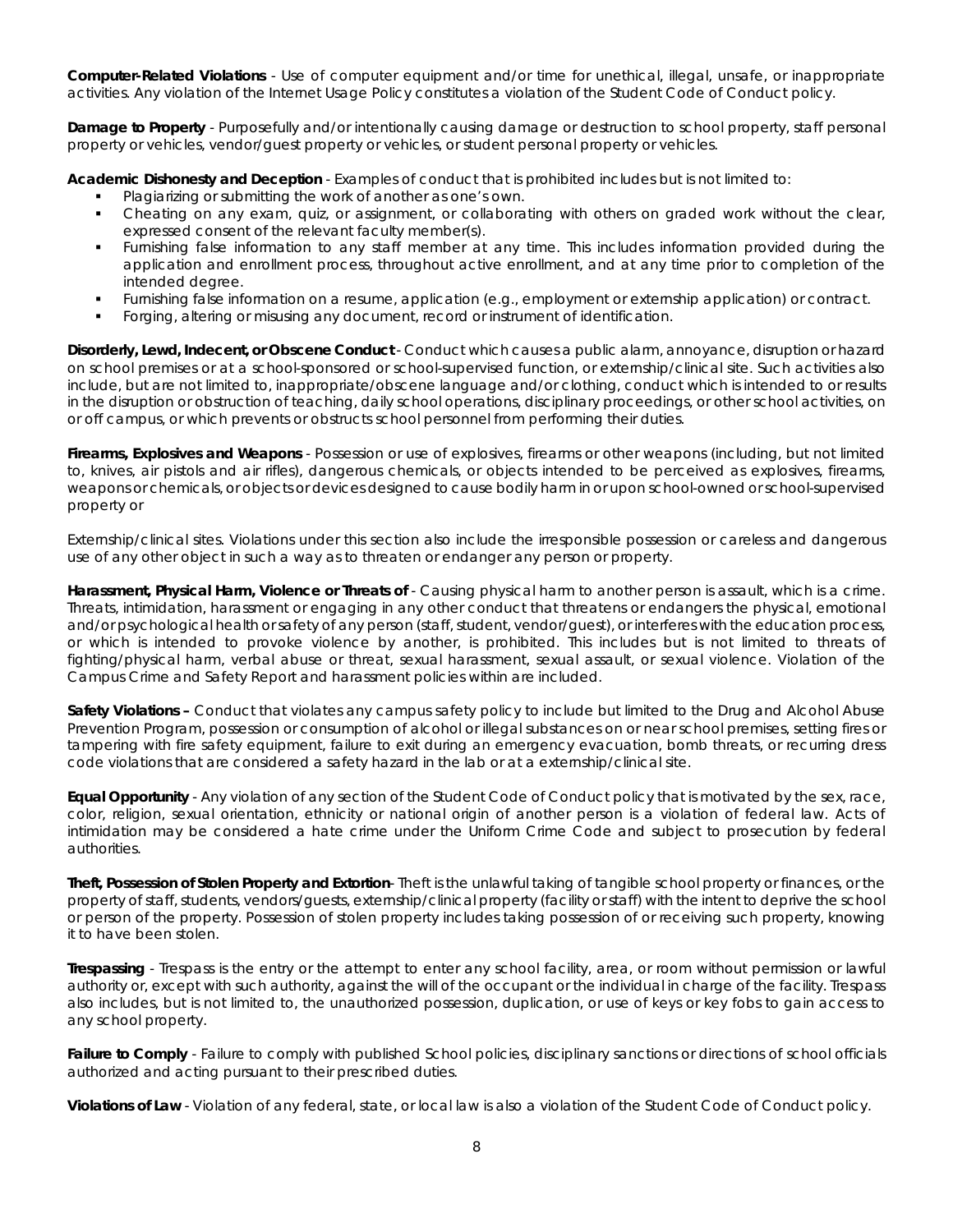*Sanctions* - The appropriate sanctions will be determined by school administration based on a number of factors including but not limited to severity of violation and recurrence and can include:

- Written warning
- Search of student property
- Suspension
- **Termination**

*Restitution* - Compensation for loss or damage to property leased, owned, or controlled by the school. This may take the form of monetary or material replacement.

# **DRUG AND ALCOHOL ABUSE PREVENTION PROGRAM (DAAPP)**

The full DAAPP coincides with this document and is located at [https://penncommercial.edu/consumer-disclosures/.](https://penncommercial.edu/consumer-disclosures/)

# *Alcohol and Other Drugs Policy*

Penn Commercial Business/Technical School is committed to freedom from illegal drugs, abuse of legal drugs, alcohol use on School property, as well as alcohol and drug use outside the School which adversely affects learning and student performance. In its effort efforts to safeguard the workplace, school property, and students from the effects of drug abuse, Penn Commercial strives to respect the privacy of students and employees while offering assistance towards helping those who have problems. Studies have shown that use of illegal drugs and abuse of alcohol increases the potential for accidents, absenteeism, tardiness, unsatisfactory performance, poor moral and neurological damage.

Penn Commercial has developed a program to prevent the illicit use of drugs and the abuse of alcohol by students and employees. The program provides services related to drug use and abuse including dissemination of informational materials, educational presentations, counseling services, referrals, and school disciplinary actions.

# *Available Assistance for Abuse Problems*

The Campus Director and the Director of Student Services provides an overall coordination of the Drug and Alcohol Abuse and Prevention Program. Penn Commercial is here to assist students and staff by providing referrals to community agencies and health care facilities and to assist faculty and students in their learning about the many aspects of alcohol and other drug consumption and their effects in the classroom and educational outcome. The Director of Student Services is responsible for the enforcement of Disciplinary procedures on campus. Referral to appropriate community agencies and drug and alcohol treatment facilities are provided. See the Resources Section of this document.

#### *Drug Free School and Workplace*

Penn Commercial is committed to protecting the safety, health and well-being of all students to ensure a drug and alcohol free learning environment. Penn Commercial prohibits the unlawful manufacture, distribution, dispensation, sale, possession or use of any drug by any of its students, employees in its workplace, on its premises or as part of any of its activities off campus. Penn Commercial recognizes that alcohol and drug use possesses a significant threat to student goals. In compliance with the Drug Free Schools and Communities Act of 1989, we have established a drug-free school program that balances our respect for individuals with the need to maintain an alcohol and drug free environment. One of the goals of Penn Commercials Drug and Alcohol Abuse Prevention Program (DAAPP) is to encourage students to voluntarily seek help with alcohol and or drug problems. The Director of Student Services will work with student during this process, and a mandatory referral for treatment will be provided to the student as a requirement to return to class. Financial responsibility for recommended treatment belongs to the student. However, the ultimate decision to seek the recommended treatment belongs to the student. In addition, students found responsible for violating this policy are subject to suspension, termination, and/or the jurisdiction of the State of Pennsylvania as well as Federal Law. Penn Commercial reserves the right to require mandatory drug testing of any student who exhibits signs of being under the influence of alcohol or a controlled substance while attending classes or on Penn Commercial property. Students will be responsible for any costs associated with drug testing.

#### *The Drug-Free Schools and Communities Act*

In 1989, the federal government adopted the Drug-Free Schools and Communities Act. As a condition of receiving federal grants, the School must certify that it is in compliance with this law. This means that underage drinking is not only a violation of state law, but also a violation of School policy and will be sanctioned under the School's Student Code of Conduct policy.

#### *Policy on Alcoholic Beverages*

Pennsylvania Act 31 governs all matters relating to alcohol. As a member of the School community, students, faculty, and staff are required to observe Pennsylvania law. No person under the age of 21 is permitted to purchase, consume, transport, or possess alcoholic beverages. Alcoholic beverages will be confiscated from students who are under 21 years of age. Failure to comply will result in further disciplinary action. Students, faculty and staff must abide by the terms of the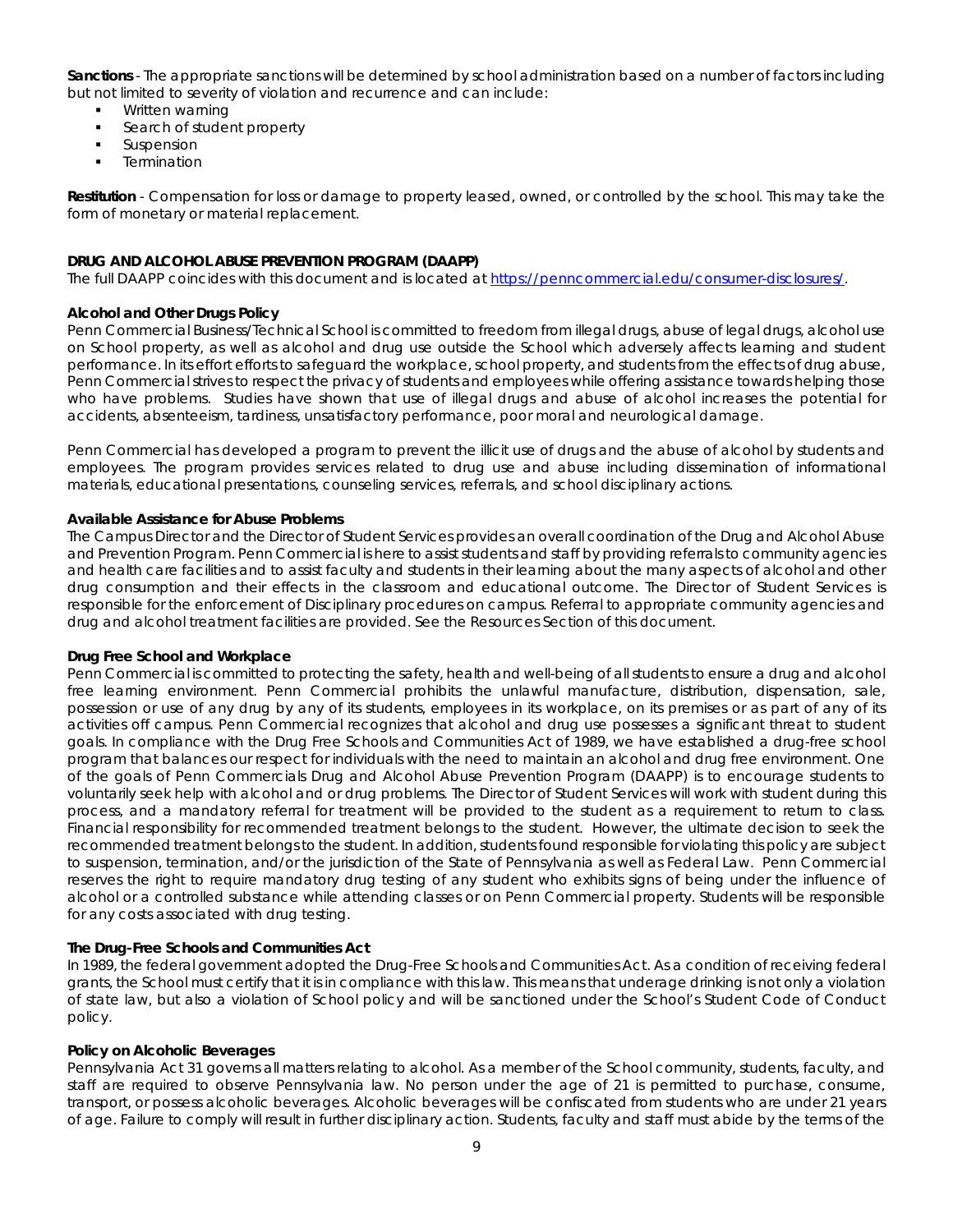policy. Furthermore, the Drug-Free Workplace Act of 1998 requires any employee to notify the Campus Director of any conviction under a criminal drug statue for violations occurring on or off campus premises while conducting School business. A report of the conviction must be made within five days following the conviction. Persons age 21 and over violate Pennsylvania law when they furnish alcohol to a minor. A fine of up to \$2,500.00, or imprisonment up to three months for failure to pay any fine, will be imposed. Repeat offenders will be fined at least \$300.00 and may be imprisoned for up to one year.

# *Pennsylvania and Federal Laws*

All members of the Penn Commercial community must adhere to all applicable local, state, and federal laws related to the sale and use of alcoholic beverages and other drugs and controlled substances.

# *Policy on Illegal Drugs*

Penn Commercial strictly adheres to the federal and state laws that prohibit the distribution, sale, or use of controlled substances. Students illegally possessing, distributing, or using any controlled substance or paraphernalia will be subject to immediate disciplinary action. Please note: the odor of marijuana is also grounds for disciplinary action.

# *Smoking Policy*

Smoking is prohibited on School premises. This prohibition applies to all employees and students, to guests and other visitors. Employees and students are encouraged to report violations of this policy to the Campus Director. A prompt investigation will be made and appropriate corrective action will be taken. Violators of this policy will be subject to disciplinary action, up to and including discharge/termination. There will be no retaliation against any employee or student who makes a good faith report of a violation of this policy to the appropriate person.

# **CAMPUS CRIME STATISTICS**

## *Definitions*

Criminal Homicide – murder and non-negligent manslaughter*:* the willful (non-negligent) killing of one human being by another.

Criminal Homicide - manslaughter by negligence: The killing of another person through gross negligence.

Rape*:* the penetration, no matter how slight, of the vagina or anus with any body part or object, or oral penetration by a sex organ of another person, without the consent of the complainant.

Sex Offenses: Any sexual act directed against another person, without the consent of the complainant, including instances where the complainant is incapable of giving consent.

Sexual Assault*:* Is generally defined in Pennsylvania as sexual intercourse without consent. To give consent, a person must make some type of affirmative statement or action that shows agreement to a sexual act and be in a state whereby he/she can make a reasonable judgement. A person who is in agreement regarding a sexual act but is unable to determine the potential harmfulness of an activity because of intoxication, unconsciousness, or mental incapacity, or has agreed because of threat of coercion, has not consented to the act. Sexual assault or any other acts of sexual violence that occur through lack of consent are not the complainant's fault.

Dating Violence**:** Is defined as violence committed by a person who is or has been in a social relationship of a romantic or intimate nature with the victim; where the existence of such a relationship is determined based on a consideration of the length of the relationship, the type of relationship, and the frequency of the interaction between the persons involved in the relationship.

Domestic Violence*:* Is a felony or misdemeanor crime of violence committed by one or more of the following:

- A current or former spouse or intimate partner of the victim
- A person with whom the victim shares a child in common
- A person who is cohabitating with or has cohabitated with the victim as a spouse
- A person similarly situated to a spouse of the victim under the domestic violence laws of Pennsylvania
- Any other person against an adult or youth who is protected from that person's acts under the domestic or family violence laws of Pennsylvania.

Stalking*:* For the purposes of reporting Clery Act crimes, Stalking means engaging in a course of conduct directed at a specific person that would cause a reasonable person to fear for his or her safety or the safety of others or suffer substantial emotional distress. Per Pennsylvania las, (18 pa.C.S. \$ 2709.1), stalking is committed when a person engages in a course of conduct by repeatedly committing acts toward or communicating with another person. This includes following the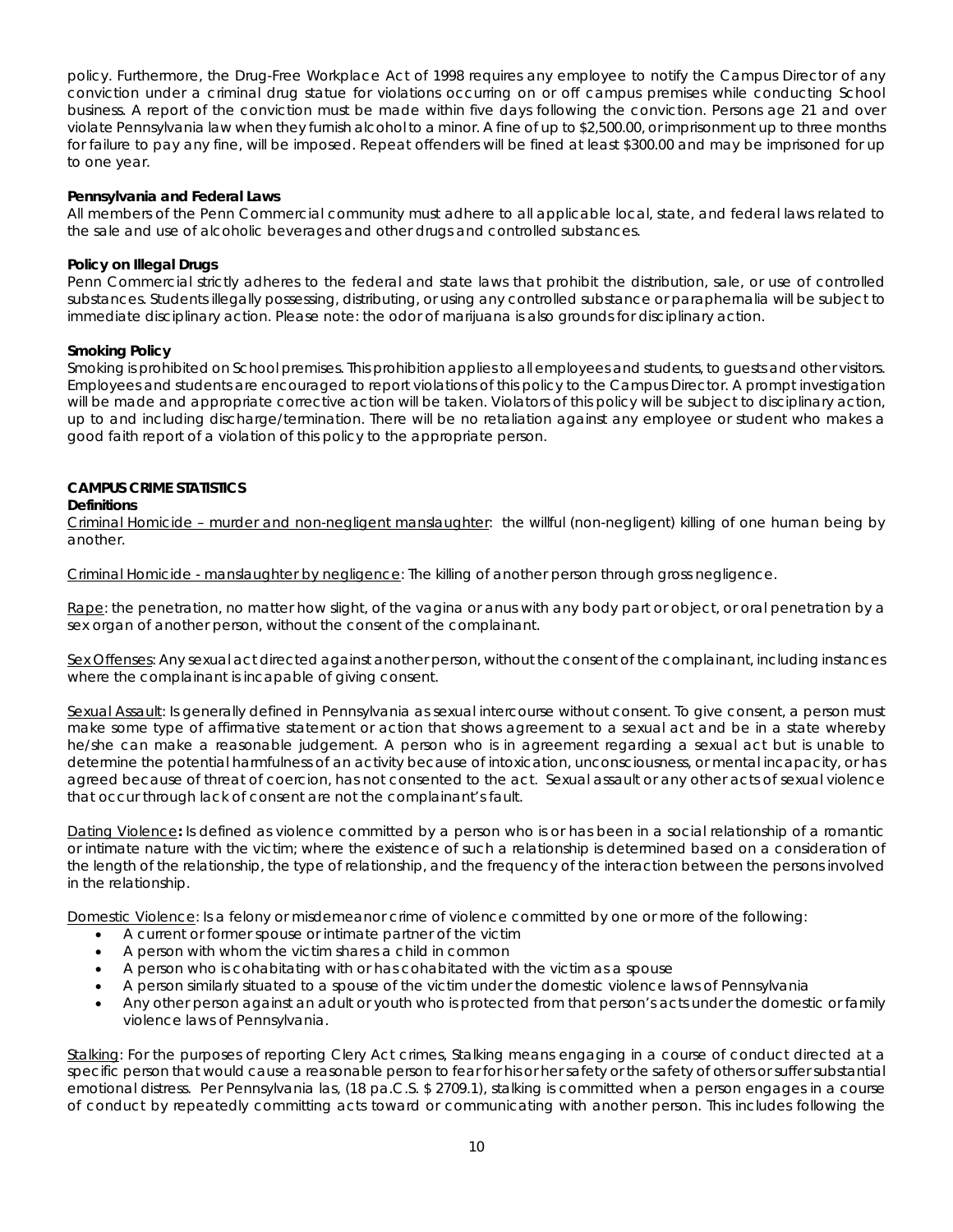person without proper authority under circumstances that demonstrate intent either to place such other person in reasonable fear of bodily injury, or to cause substantial emotional distress to such other person.

Fondling: The touching of the private body parts of another person for the purpose of sexual gratification, without the consent of the complainant, including instances where the complainant is incapable of giving consent because of his/her age or because of his/her temporary or permanent mental incapacity.

Incest: Sexual intercourse between persons who are related to each other within the degrees wherein marriage is prohibited by law.

Statutory Rape—Sexual intercourse with a person who is under the statutory age of consent.

Robbery*:* The taking or attempting to take anything of value from the care, custody, or control of a person or persons by force or threat of force or violence and/or by putting the complainant in fear.

Aggravated Assault*:* An unlawful attack by one person upon another for the purpose of inflicting severe or aggravated bodily injury. This type of assault usually is accompanied by the use of a weapon or by means likely to produce death or great bodily harm. (It is not necessary that injury result from an aggravated assault when a gun, knife, or other weapon is used which could and probably would result in serious personal injury if the crime were successfully completed.)

Motor Vehicle Theft: The theft or attempted theft of a motor vehicle. (Classify as motor vehicle theft all cases where automobiles are taken by persons not having lawful access even though the vehicles are later abandoned—including joyriding.)

Burglary*:* The unlawful entry of a structure to commit a felony or a theft. For reporting purposes this definition includes: unlawful entry with intent to commit a larceny or felony, breaking and entering with intent to commit a larceny, housebreaking, safecracking, and all attempts to commit any of the aforementioned.

Liquor Law Violations**:** The violation of state or local laws or ordinances prohibiting the manufacture, sale, purchase, transportation, possession, or use of alcoholic beverages, not including driving under the influence and drunkenness.

Drug Abuse Violations*:* The violation of laws prohibiting the production, distribution, and/or use of certain controlled substances and the equipment or devices utilized in their preparation and/or use. The unlawful cultivation, manufacture, distribution, sale, purchase, use, possession, transportation, or importation of any controlled drug or narcotic substance. Arrests for violations of state and local laws, specifically those relating to the unlawful possession, sale, use, growing, manufacturing, and making of narcotic drugs.

Weapons*:* Carrying, Possessing, Etc.: The violation of laws or ordinances prohibiting the manufacture, sale, purchase, transportation, possession, concealment, or use of firearms, cutting instruments, explosives, incendiary devices, or other deadly weapons.

Arson*:* Any willful or malicious burning or attempt to burn, with or without intent to defraud, a dwelling house, public building, motor vehicle or aircraft, personal property of another, etc.

*Hate* Crime*:* A crime reported to local police agencies or to a campus security authority that manifests evidence that the complainant was intentionally selected because of the perpetrator's bias against the complainant. The categories of bias include the complainant's actual or perceived race, religion, gender, gender identity, sexual orientation, ethnicity, national origin, and disability. The crime statistics reported under the Clery Act include the following crimes:

Larceny-Theft (Except Motor Vehicle Theft)*:* The unlawful taking, carrying, leading, or riding away of property from the possession or constructive possession of another. Attempted larcenies are included. Embezzlement, confidence games, forgery, worthless checks, etc., are excluded.

Simple Assault*:* An unlawful physical attack by one person upon another where neither the offender displays a weapon, nor the complainant suffers obvious severe or aggravated bodily injury involving apparent broken bones, loss of teeth, possible internal injury, severe laceration, or loss of consciousness.

*Intimidation:* To unlawfully place another person in reasonable fear of bodily harm through the use of threatening words and/ or other conduct, but without displaying a weapon or subjecting the complainant to actual physical attack.

Destruction/Damage/Vandalism of Property*:* To willfully or maliciously destroy, damage, deface, or otherwise injure real or personal property without the consent of the owner or the person having custody or control of it.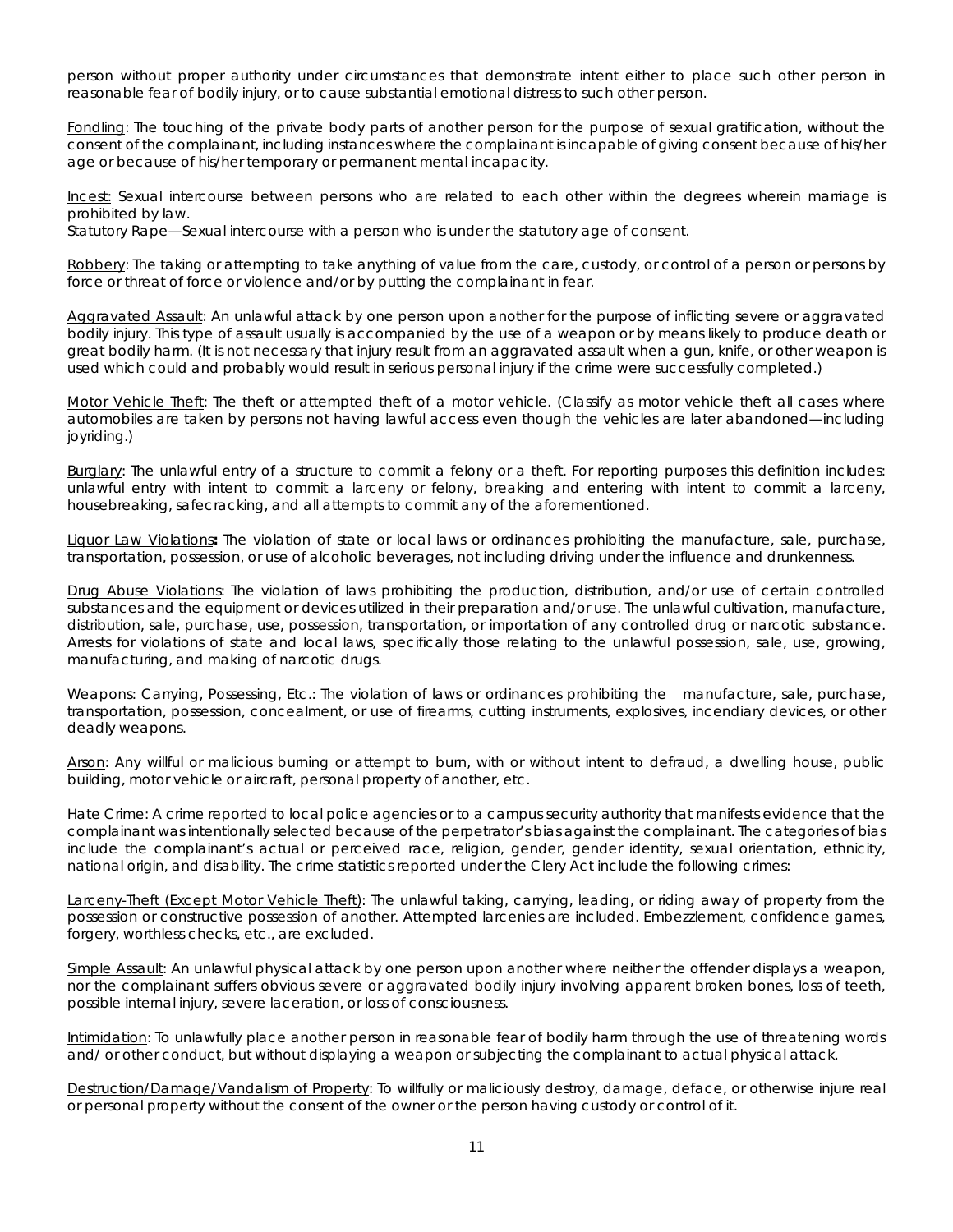# *Geographic Areas Related to Reportable Crime*

*On campus:* any building or property owned or controlled by the School within the same reasonably contiguous geographic area of the School and used by the School in direct support or related to the School's educational purposes; and property within the same reasonably contiguous geographic area of the School that is owned by the School but controlled by another person, and is used by students and supports institutional purposes.

**NOTE:** Penn Commercial Business/Technical School designates the campus to include: 242 and 230 Oak Spring Road Washington, PA 15301, the adjacent parking spaces, and the portion of Oak Spring Road adjacent to the grassy area connecting Penn Commercial to the road extending to the opposite edge of the road. NOTE: Penn Commercial Business/Technical School leases (controls) a parking lot located at 301 Oak Spring Road, Washington, PA 15301. This parking lot is included as part of our on campus geography.

*Non-campus building or property:* means any building or property owned or controlled by a student organization that is officially recognized by the School; and any building or property owned or controlled by the School that is used in direct support of, or in relation to the School's educational purposes, is frequently used by students, and is not within the same reasonably contiguous area of the School.

**NOTE: "**Non Campus" Penn Commercial does not have officially recognized student organizations by the school, therefore, does not have any buildings or properties owned or controlled by a student organization such as sororities or fraternities.

*Reasonably contiguous geographic area:* includes the area immediately in front of a structure, the sidewalk, the roadway, and the entire sidewalk directly across the street from the location. Residential facilities: means all residence halls, fraternity and sorority houses, and other residential facilities for students on campus.

**NOTE:** Penn Commercial Business/Technical School leases a parking lot located at 301 Oak Spring Road, Washington, PA 15301. This parking lot is reasonably contiguous to our campus.

**NOTE**: Penn Commercial does not have any residential housing facilities.

*Public property:* all public property, including thoroughfares, streets, sidewalks, and parking facilities, within the campus or immediately adjacent to and accessible from the campus.

|                            | On-Campus      |                |                |                | Non-Campus<br>building/property |                |          | <b>Public Property</b><br>adjacent to school |              |
|----------------------------|----------------|----------------|----------------|----------------|---------------------------------|----------------|----------|----------------------------------------------|--------------|
| <b>Criminal Offenses</b>   | 2017           | 2018           | 2019           | 2017           | 2018                            | 2019           | 2017     | 2018                                         | 2019         |
| Murder/Non-negligent       | $\Omega$       | $\Omega$       | $\Omega$       | $\Omega$       | $\Omega$                        | $\Omega$       | $\Omega$ | $\Omega$                                     | $\Omega$     |
| manslaughter               |                |                |                |                |                                 |                |          |                                              |              |
| Manslaughter by negligence | $\Omega$       | $\Omega$       | $\Omega$       | $\overline{0}$ | $\Omega$                        | $\Omega$       | $\Omega$ | $\Omega$                                     | $\Omega$     |
| Rape                       | $\Omega$       | $\Omega$       | $\overline{0}$ | $\Omega$       | $\Omega$                        | $\Omega$       | $\Omega$ | $\Omega$                                     | $\Omega$     |
| Fondling                   | $\Omega$       | $\Omega$       | 0              | $\overline{0}$ | $\Omega$                        | 0              | $\Omega$ | $\Omega$                                     | $\Omega$     |
| Incest                     | $\Omega$       | $\Omega$       | 0              | $\overline{0}$ | $\Omega$                        | 0              | $\Omega$ | $\Omega$                                     | $\Omega$     |
| Statutory rape             | $\Omega$       | $\Omega$       | 0              | $\Omega$       | $\Omega$                        | $\Omega$       | $\Omega$ | 0                                            | $\Omega$     |
| Robbery                    | $\Omega$       | $\Omega$       | 0              | $\Omega$       | $\Omega$                        | $\Omega$       | $\Omega$ | $\Omega$                                     | $\Omega$     |
| Aggravated assault         | 0              | $\Omega$       | $\Omega$       | $\Omega$       | $\Omega$                        | $\Omega$       | $\Omega$ | $\Omega$                                     | $\Omega$     |
| Burglary                   | $\overline{0}$ | $\Omega$       | $\overline{0}$ | $\overline{0}$ | $\Omega$                        | $\overline{0}$ | $\Omega$ | $\Omega$                                     | $\Omega$     |
| Motor vehicle theft        | 0              | $\overline{0}$ | $\overline{0}$ | 0              | $\mathbf 0$                     | 0              | $\Omega$ | $\Omega$                                     | $\mathbf{O}$ |
| Arson                      | $\Omega$       | $\Omega$       | $\Omega$       | $\Omega$       | $\Omega$                        | $\Omega$       | $\Omega$ | $\Omega$                                     | $\Omega$     |
| <b>Hate Crimes</b>         |                |                |                |                |                                 |                |          |                                              |              |
| Murder/Non-negligent       | $\Omega$       | $\Omega$       | $\Omega$       | $\Omega$       | $\Omega$                        | $\Omega$       | $\Omega$ | $\Omega$                                     | $\Omega$     |
| manslaughter               |                |                |                |                |                                 |                |          |                                              |              |
| Rape                       | $\Omega$       | $\Omega$       | 0              | $\overline{0}$ | $\Omega$                        | $\Omega$       | $\Omega$ | $\Omega$                                     | $\Omega$     |
| Fondling                   | $\Omega$       | $\Omega$       | $\overline{0}$ | $\Omega$       | $\Omega$                        | $\overline{0}$ | $\Omega$ | $\Omega$                                     | $\Omega$     |
| Incest                     | $\Omega$       | $\Omega$       | $\Omega$       | $\Omega$       | $\Omega$                        | $\Omega$       | $\Omega$ | $\Omega$                                     | $\Omega$     |
| Statutory rape             | $\Omega$       | $\Omega$       | $\Omega$       | $\Omega$       | $\Omega$                        | $\Omega$       | $\Omega$ | 0                                            | $\Omega$     |
| Robbery                    | $\Omega$       | $\Omega$       | $\Omega$       | $\Omega$       | $\Omega$                        | $\Omega$       | $\Omega$ | 0                                            | $\Omega$     |
| Aggravated assault         | $\Omega$       | $\Omega$       | $\Omega$       | $\Omega$       | $\Omega$                        | $\Omega$       | $\Omega$ | $\Omega$                                     | $\Omega$     |
| <b>Burglary</b>            | $\Omega$       | $\Omega$       | 0              | $\overline{0}$ | $\Omega$                        | 0              | $\Omega$ | $\Omega$                                     | $\Omega$     |
| Motor vehicle theft        | $\Omega$       | $\Omega$       | 0              | $\Omega$       | $\Omega$                        | $\Omega$       | $\Omega$ | $\Omega$                                     | $\Omega$     |

#### *Three-Year Crime Statistics*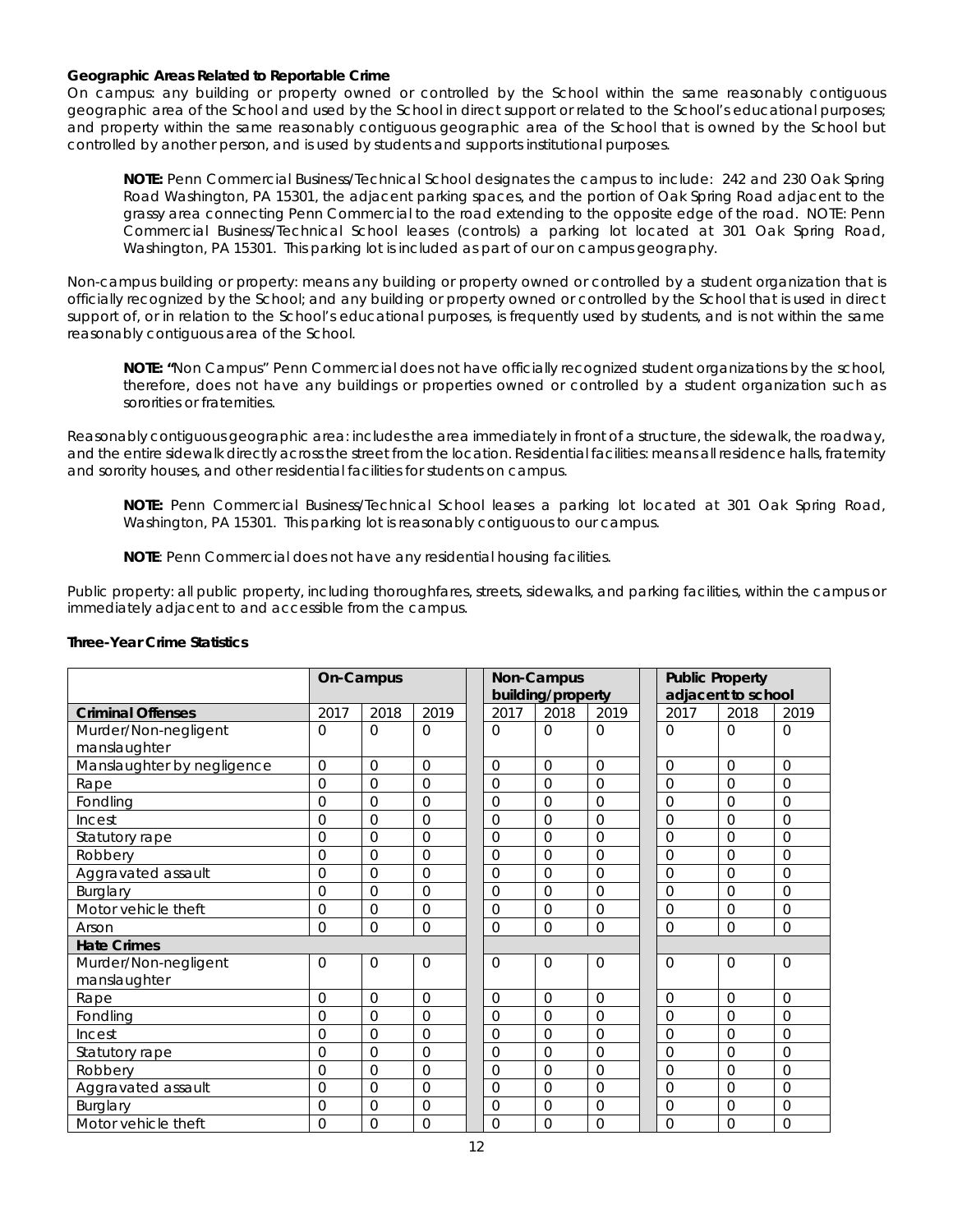| Arson                          | $\Omega$       | $\Omega$       | 0              | $\Omega$       | $\Omega$       | $\Omega$ | $\Omega$       | $\Omega$ | $\Omega$       |
|--------------------------------|----------------|----------------|----------------|----------------|----------------|----------|----------------|----------|----------------|
| Simple assault                 | 0              | $\Omega$       | 0              | $\overline{0}$ | $\Omega$       | $\Omega$ | $\Omega$       | $\Omega$ | $\Omega$       |
| Larceny-theft                  | $\Omega$       | $\Omega$       | $\Omega$       | $\Omega$       | $\Omega$       | $\Omega$ | $\Omega$       | $\Omega$ | $\Omega$       |
| Intimidation                   | $\Omega$       | $\Omega$       | 0              | $\Omega$       | $\Omega$       | $\Omega$ | $\Omega$       | $\Omega$ | $\Omega$       |
| Destruction/damage/vandalism   | $\Omega$       | $\Omega$       | $\Omega$       | $\Omega$       | $\Omega$       | $\Omega$ | $\Omega$       | $\Omega$ | $\Omega$       |
| of property                    |                |                |                |                |                |          |                |          |                |
| <b>VAWA Offenses</b>           |                |                |                |                |                |          |                |          |                |
| Domestic violence              | 0              | $\overline{0}$ | $\overline{0}$ | $\mathbf{0}$   | $\overline{0}$ | 0        | $\overline{0}$ | $\Omega$ | $\overline{0}$ |
| Dating violence                | $\Omega$       | $\Omega$       | $\Omega$       | $\Omega$       | $\Omega$       | $\Omega$ | $\Omega$       | $\Omega$ | $\Omega$       |
| Stalking                       | $\Omega$       | $\Omega$       | $\Omega$       | $\Omega$       | $\Omega$       | $\Omega$ | $\Omega$       | $\Omega$ | $\Omega$       |
| <b>Arrests</b>                 |                |                |                |                |                |          |                |          |                |
| Weapons: carrying, possessing, | $\Omega$       | $\Omega$       | $\Omega$       | $\Omega$       | $\Omega$       | $\Omega$ | $\Omega$       | $\Omega$ | $\Omega$       |
| etc.                           |                |                |                |                |                |          |                |          |                |
| Drug abuse violations          | $\overline{0}$ | $\Omega$       | 0              | $\overline{0}$ | $\Omega$       | $\Omega$ | $\Omega$       | $\Omega$ | $\Omega$       |
| Liquor law violations          | $\Omega$       | $\Omega$       | $\Omega$       | $\Omega$       | $\Omega$       | $\Omega$ | $\Omega$       | $\Omega$ | $\Omega$       |
| <b>Disciplinary Actions</b>    |                |                |                |                |                |          |                |          |                |
| Weapons: carrying, possessing, | $\Omega$       | $\Omega$       | $\Omega$       | $\Omega$       | $\Omega$       | $\Omega$ | $\Omega$       | $\Omega$ | $\Omega$       |
| etc.                           |                |                |                |                |                |          |                |          |                |
| Drug abuse violations          | $\Omega$       | $\Omega$       | 0              | $\Omega$       | $\Omega$       | $\Omega$ | $\Omega$       | $\Omega$ | $\Omega$       |
| Liquor law violations          | $\Omega$       | $\Omega$       | $\Omega$       | $\overline{0}$ | $\Omega$       | 0        | $\Omega$       | $\Omega$ | $\Omega$       |
| <b>Unfounded Crimes</b>        |                |                |                |                |                |          |                |          |                |
| Total unfounded crimes         | $\Omega$       | $\Omega$       | $\Omega$       | $\Omega$       | $\Omega$       | $\Omega$ | $\Omega$       | $\Omega$ | $\Omega$       |

# **SEXUAL MISCONDUCT POLICIES**

Penn Commercial Business/Technical Institute is committed to having an environment that is free from any form of sexual misconduct, harassment and sexual assault. The school complies with Title IX of the Higher Education Amendment of 1972 which prohibits discrimination of the basis of sex in education programs and/or activities. On May 19, 2020 The US Department of Education published new regulations for Title IX. Penn Commercial Business/Technical Institute complies with the new regulations as set forth in all outlined polices in the pages that follow.

This Policy governs sexual misconduct involving students that occurs on any Penn Commercial property or in connection with any school-sponsored program or event. This Policy applies to all students, employees, and third parties conducting business with Penn Commercial, regardless of the person's gender, gender identity, sexual orientation, age, race, nationality, class status, ability, religion or other protected status. Penn Commercial encourages complainant of sexual violence to talk to somebody about what happened – so complainants can get the support they need, and so the school can respond appropriately. As further described in this Policy, Penn Commercial will seek to respect a complainant's request for confidentiality to the extent possible, while remaining ever mindful of the complainant's well-being.

# *Prohibited Conduct*

Sexual misconduct comprises a broad range of behaviors focused on sex that may or may not be sexual in nature. Any intercourse or other intentional sexual touching or activity without the other person's consent is sexual assault, which is a form of sexual misconduct under this policy. Sexual harassment and sexual exploitation, stalking, domestic violence, and dating violence are also forms of sexual misconduct. Intimidation for one of these purposes is sexual misconduct, as is retaliation following an incident of alleged sexual misconduct or attempted sexual misconduct. The definitions for specific acts of sexual misconduct can be found in the Definitions of Key Terms at the end of this Policy statement.

Misconduct can occur between strangers or acquaintances, or people who know each other well, including between people involved in an intimate or sexual relationship, can be committed by anyone regardless of gender identity, and can occur between people of the same or different sex or gender. This policy prohibits all forms of sexual misconduct.

Students, staff, and faculty at Penn Commercial have the right to learn and work in an environment that is free from all forms of sexual harassment and assault. Sexual assault is a serious violation of School policy and Pennsylvania Law. If an offense should occur, it should be reported to the Campus Director and local law officials. As with any crime, the preservation of evidence is of utmost importance. Penn Commercial will immediately notify 911 for transport of the complainant to the local emergency room for examination and evidence collection. It is extremely important that under no circumstance should the complainant bathe, shower or change their clothing prior to seeking medical attention. Counseling is available for complainants at various local agencies such as CARE, Washington Women's Shelter, etc. Anyone involved in a crime of this nature is subject to prosecution under the Crimes Code of Pennsylvania.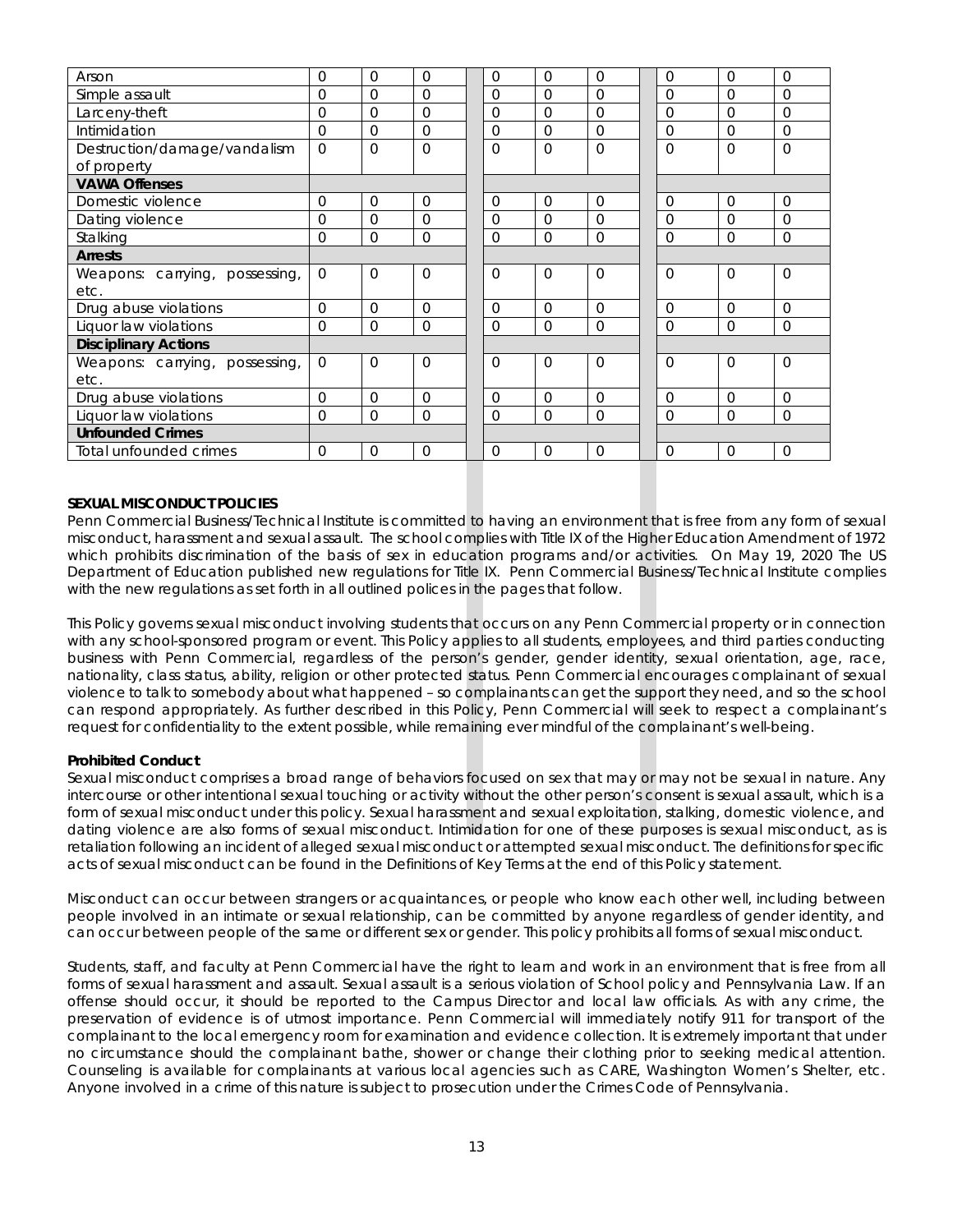# *Title IX Coordinator*

The School's Title IX Coordinator is responsible for monitoring and overseeing Penn Commercial's compliance with Title IX and the prevention of sexual harassment, sexual misconduct and discrimination. The Title IX Coordinator is:

- Knowledgeable and trained in Penn Commercial's policies and procedures and relevant state and federal laws;
- Available to advise any individual, including a complainant, respondent, or a third party, about Penn Commercial's and community resources and reporting options;
- Available to provide assistance to any Penn Commercial employee regarding how to respond appropriately to a report of Title IX-related prohibited conduct and related retaliation;
- Participates in ensuring the effective implementation of this policy, including monitoring compliance with all procedural requirements, record keeping, and timeframes; and responsible for overseeing training, prevention, and education efforts and annual reviews of climate and culture.

# **Inquiries or concerns about Title IX may be referred to the school Title IX Coordinator:**

**Kristine Gorby 242 Oak Spring Road Washington, PA 15301 724-222-5330; extension 353 [kgorby@penncommercial.edu](mailto:kgorby@penncommercial.edu)**

# *Violence Against Women Act (VAWA) Definitions*

Consent - is a voluntary agreement to engage in sexual activity

- Past consent does not imply future consent.
- Silence or an absence of resistance does not imply consent.
- Consent to engage in sexual activity with one person does not imply consent to engage in sexual activity with another.
- Consent can be withdrawn at any time.
- Coercion, force, or threat of either invalidates consent.

Someone who is incapacitated cannot consent. Incapacitation refers to a situation in which a person is not capable of providing consent because the person lacks the ability to understand her or his decision. This situation may occur due to the use of drugs or alcohol, when a person is asleep or unconscious, or because of an intellectual or other disability that prevents the student from having the capacity to give consent.

Complainant – means the person making the allegation(s) of sexual misconduct.

Respondent – means the person alleged to have committed sexual misconduct.

Sexual Harassment - Sexual misconduct or harassment is defined as any conduct on the basis of sex that meets one or more of the following:

- "Quid Pro Quo harassment" is harassment where an employee of the school offers a benefit, aid, or service in return for the individual's participation in a form of unwelcomed sexual conduct.
- Unwelcomed conduct determined by a reasonable person to be so severe, pervasive, and objectively offensive that it effectively denies a person equal access to the school's education program or activity.
- "Sexual Assault", "dating violence", "domestic violence", or "stalking" as those terms are defined under the Clery Act and the Violence Against Women Act (VAWA). These terms are defined on page 16 of this policy.

Hostile Environment Caused By Sexual Harassment - refers to a situation where students and/or employees are subject to a pat- tern of exposure to unwanted sexual behavior that is so severe, persistent, or pervasive that it alters the conditions of education, employment, or participation in a school program or activity, thereby creating an environment that a reasonable person in similar circumstances and with similar identities would find hostile, intimidating, or abusive. An isolated incident, unless sufficiently severe, does not amount to a hostile environment caused by sexual harassment.

Sexual Assault - is any unwanted physical contact of a sexual nature that occurs either without the consent of each participant or when a participant is unable to give consent freely. Sexual assault can occur either forcibly and/or against a person's will, or when a person is unable to give consent freely. Non-consensual sexual intercourse is any form of sexual intercourse (vaginal, anal or oral) with any object without consent. Non-consensual sexual contact is any intentional sexual touching, however slight, with any object without a person's consent.

Domestic Violence - A felony or misdemeanor crime of violence committed (i) by a current or former spouse or intimate partner of the victim; (ii) by a person with whom the victim shares a child in common; (iii) by a person who is cohabitating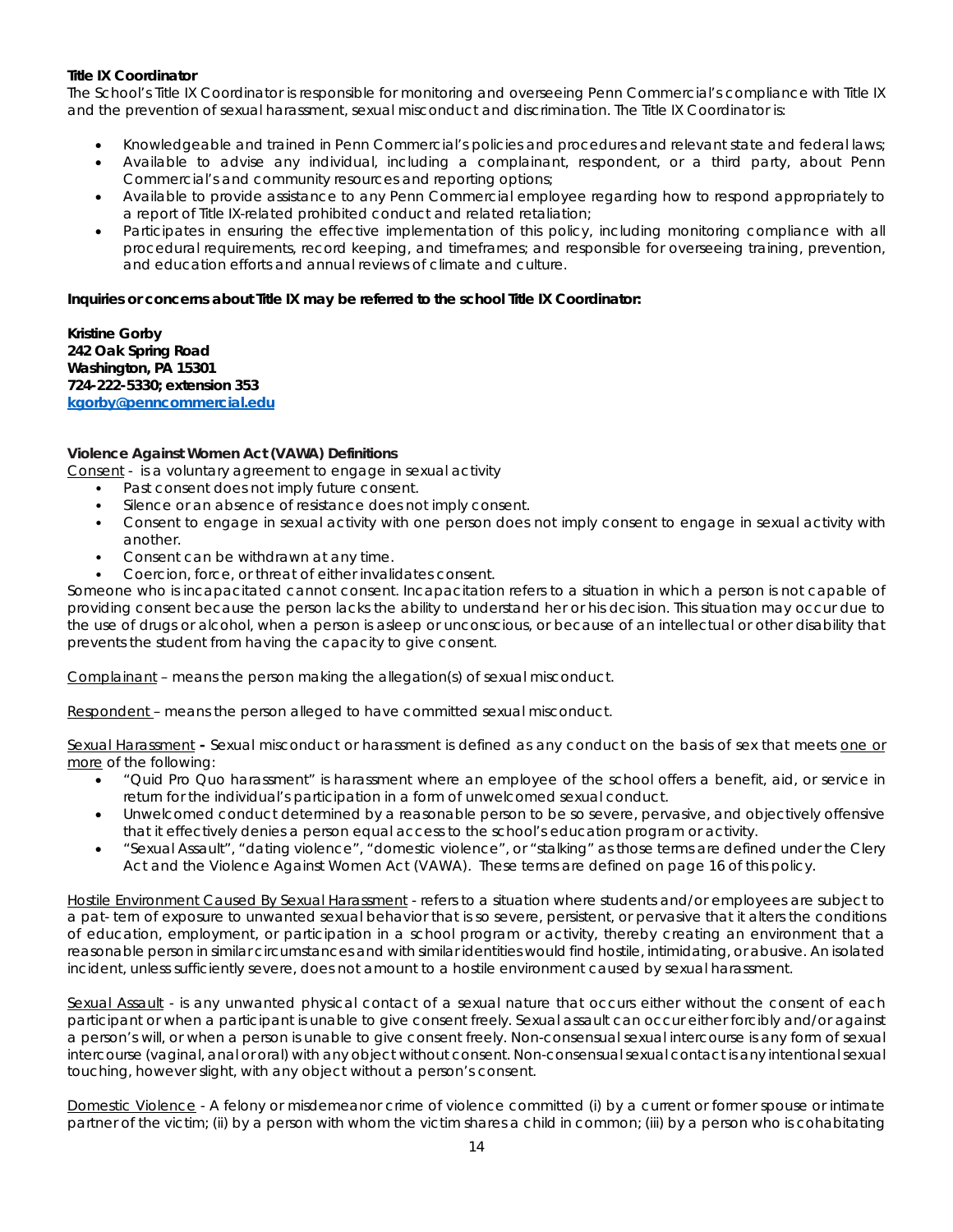with, or has cohabitated with, the victim as a spouse or intimate partner; (iv) by a person similarly situated to a spouse of the victim under the domestic or family violence laws of the jurisdiction in which the crime of violence occurred, or (v) by any other person against an adult or youth victim who is protected from that person's acts under the domestic or family violence laws of the jurisdiction in which the crime of violence occurred.

Dating Violence - Violence committed by a person who is or has been in a social relationship of a romantic or intimate nature with the victim. The existence of such a relationship shall be determined based on the reporting party's statement and with consideration of the length of the relationship, the type of relationship, and the frequency of interaction between the persons involved in the relationship. For the purpose of this definition dating violence includes, but is not limited to, sexual or physical abuse or the threat of such abuse. Dating violence does not include acts covered under the definition of domestic violence.

Prohibited Conduct - Penn Commercial prohibits the crimes of Sexual Assault, Sexual Harassment, Sexual Exploitation, Dating Violence, Domestic Violence, and Stalking as defined in these Definitions of Key Terms.

Sexual Exploitation - Sexual misconduct that occurs when a person takes unjust or abusive sexual advantage of another for his or her own advantage or benefit or for the benefit or advantage of anyone other than the exploited party; and that behavior does not otherwise constitute sexual assault. Examples of sexual exploitation include, but are not limited to, videotaping or

photographing of any type (web-cam, camera, Internet exposure, etc.) without knowledge and consent of all persons; prostituting another person; knowingly transmitting HIV or a sexually transmitted disease to an unknowing person or to a person who has not consented to the risk; or inducing incapacitation with the intent to commit sexual assault, without regard to whether sexual activity actually takes place.

Stalking - Engaging in a course of conduct directed at a specific person that would cause a reasonable person to fear for the person's safety or the safety of others, or suffer substantial emotional distress. Course of conduct means two or more acts, including, but not limited to, acts in which the stalker directly, indirectly, or through third parties, by any action, method, device, or means, follows, monitors, observes, surveils, threatens, or communicates to or about a person, or interferes with a person's property.

Substantial Emotional Distress - significant mental suffering or anguish that may, but does not necessarily, require medical or other professional treatment or counseling. Reasonable person means a reasonable person under similar circumstances and with similar identities to the victim.

Retaliation - means any adverse action, or attempted adverse action, against an individual or group of individuals because of their participation in any manner in an investigation, proceeding, or hearing under this Policy.

Intimidation - To unlawfully place another person in reasonable fear of bodily harm through the use of threatening words and/or other conduct, but without displaying a weapon or subjecting the victim to actual physical attack.

# **Pennsylvania Statutes Concerning Sexual Misconduct**

The Pennsylvania Statues, including statutes concerning sexual assault, consent, domestic violence, and dating violence can be found online a[t https://www.legis.state.pa.us/WU01/LI/LI/CT/HTM/18/00.031..HTM.](https://www.legis.state.pa.us/WU01/LI/LI/CT/HTM/18/00.031..HTM)

#### *Reporting Incidents of Sexual Misconduct*

Complainants of sexual misconduct may file a report in the following three ways:

- Formal report with the local police department
- Informal complaint filed with the Title IX Coordinator
- **Formal grievance filed with the Title IX Coordinator**

Any individual who wishes to file a complaint online may do so following Penn Commercial's PA Act 16 Sexual Misconduct Reporting located at [https://penncommercial.edu/pa-act-16-forms/.](https://penncommercial.edu/pa-act-16-forms/) This can be done 24/7.

The complainant of the sexual assault may choose for the investigation to be pursued through the criminal justice system and Penn Commercial's enclosed procedures. It is important to note that the school and the criminal justice system work independently from each other. Law enforcement officers do not determine whether a violation of this policy has occurred. The school's Title IX Coordinator will guide the complainant through the available options and support the complainant in his or her decision.

Sexual misconduct crisis and counseling options are available locally and nationally through a number of agencies, including: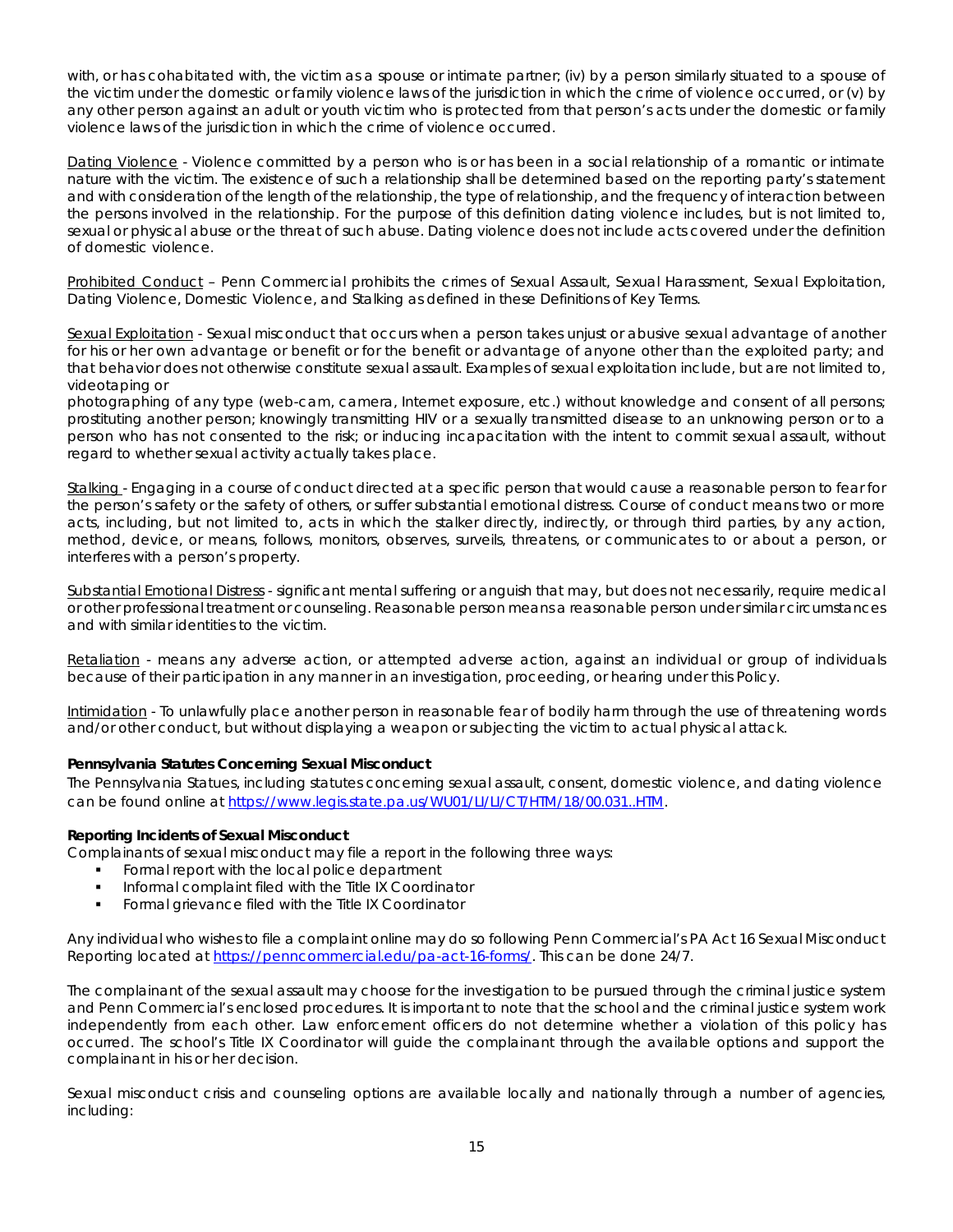Domestic Violence Services of Southwestern Pennsylvania 724-222-9190 or 1-800-791-4000 [www.womens-shelter.com](http://www.womens-shelter.com/)

Washington Health System Hospital 155 Wilson Avenue Washington, PA 15301 (724) 225-7000

Southwestern Pennsylvania Human Resources (SPHS) Sexual Assault Hotline 351 West Beau Street, Suite 201 Washington, PA 15301 724-229-5007 or 1-888-480-7283 [www.sphs.org](http://www.sphs.org/)

National Sexual Assault Hotline 1-800-656-4673

National Domestic Violence Hotline 1-800-799-7233

# *Options for Assistance Following an Incident of Sexual Misconduct*

Penn Commercial strongly encourages any complainant of sexual misconduct to seek immediate assistance. Seeking prompt assistance may be important to ensure a complainant's physical safety or to obtain medical care. Penn Commercial strongly advocates that a complainant of sexual assault report the incident in a timely manner. Time is a critical factor for evidence collection and preservation.

# *Evidence Preservation*

Complainants of sexual assault, domestic violence or dating violence should consider seeking medical attention as soon as possible. It is important that a complainant of sexual assault not bathe, douche, smoke, change clothing or clean the bed/linen where they were assaulted so that evidence necessary to prove criminal activity may be preserved. In circumstances where the complainants do not opt for forensic evidence collection, health care providers can still treat injuries and take steps to address health concerns. Complainants of sexual misconduct are encouraged to also preserve evidence by saving text messages, instant messages, social networking pages, other communications, and keeping pictures, logs or other copies of documents, if they have any, that would be useful in connection with a school or police investigation.

# *Student Bill of Rights*

You have rights according to the Pennsylvania Sexual Violence Education at Institutions of Higher Education Act, should you become a complainant of sexual violence. The school understands the trauma connected with being a complainant of sexual violence and promises complete confidentiality with regards to any information you provide to a school administrator. We also promise that we will assist you in notifying any outside individuals or agencies if you so choose. You have the right to notify the following individuals or agencies if you are a complainant of sexual violence:

1 – Title IX Coordinator

2 – Police Department

3 – Local Law Enforcement Agencies

- You have the right to request assistance from the school to make these notifications.
- You have the right to obtain an order of protection, no contact order, restraining order, or similar lawful orders issued by a criminal or civil court, or enforce an order already in existence.
- You have the right to request that prompt disciplinary proceeding be initiated against the accused.
- You have the right to be notified of the outcome of any disciplinary actions against the accused.
- You have the right to be notified of any options in changing your academic or campus living situation.
- You have the right to have others present during disciplinary proceedings or other related meetings.

# **Confidentiality**

Penn Commercial will maintain the confidentiality of a person who reports a VAWA Crime to the extent permissible by law. Measures protecting your confidentiality include the following:

 The Family Educational Rights and Privacy Act (FERPA). Information protected by FERPA will not be released without a student's permission via written consent.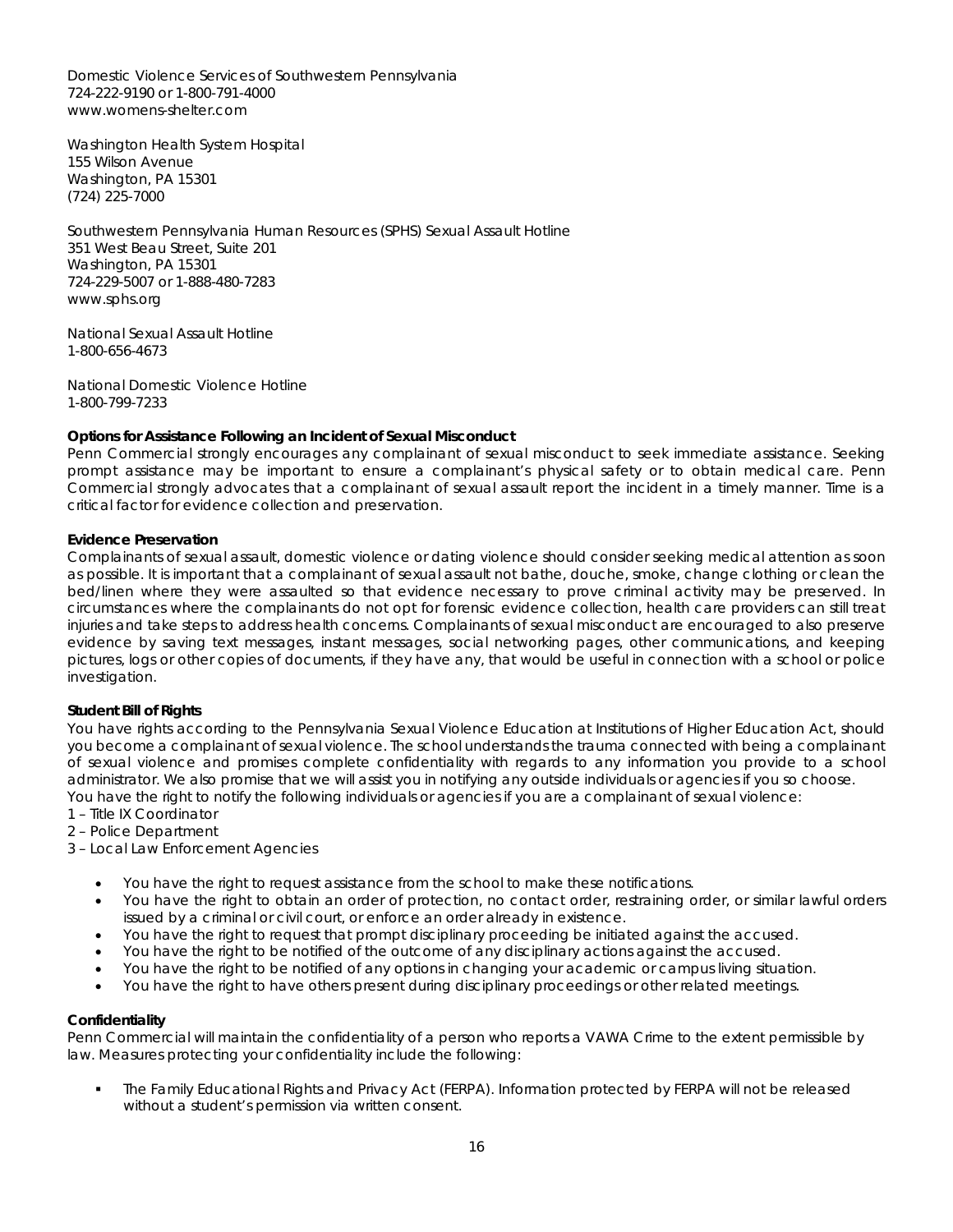- Privileged and confidential conversations with Penn Commercial staff members who are investigating a report sexual misconduct or providing services to the complainant are kept confidential, but information about the nature, date, time, and general location of the incident of sexual misconduct, excluding the identity of the complainant must be shared with relevant administrators. Information is shared with the Title IX coordinator, and in some cases law enforcement, so that action can be taken for reasons of safety. In planning any response, the wishes of the person reporting sexual misconduct are given full consideration.
- Confidential reports and conversations with campus security authorities and the Title IX coordinator must maintain confidentially at the complainants request with some exceptions. The campus security authority or Title IX coordinator must weigh the confidentiality request against other factors, including whether the complainant is a minor, the seriousness of the conduct and the increased risk that the alleged perpetrator will commit additional acts of violence against the complainant or others. Please note that if a person reporting sexual misconduct insists that her or his identity is kept confidential, a full investigation and disciplinary action by the School may not be possible.
- At the complainant's request, the School will exclude the identifying information from written reports of a VAWA Crime.
- Privileged and confidential conversations with professional, licensed counselors, pastoral counselors and healthcare providers are confidential and, except in rare or extreme circumstances, no information will be shared without your explicit permission.

# *Penn Commercial's Obligation to Respond to Sexual Misconduct*

The school will respond to sexual misconduct when any employee at the school has "actual knowledge" of the alleged sexual misconduct. Actual knowledge is defined as notice of sexual misconduct or allegations of sexual misconduct is made known to the school. Once actual knowledge of the alleged sexual misconduct occurs, the school's Title IX Coordinator will promptly contact the complainant to discuss the availability of supportive measures with or without the filing of a formal complaint. The school's Title IX Coordinator will also explain the process of filing a formal complaint to the complainant.

# *Supportive and Interim Measures*

Penn Commercial offers an array of supportive measures available the complainant and/or the respondent (alleged perpetrator), before or after the filing of a formal complaint; or when no formal complaint has been made. Supportive measures are free, individualized services designed to restore or preserve equal access to education, protect safety, or deter sexual harassment.

Supportive Measures available include but not limited to:

- Referral to medical, mental health, or EMS services
- Referral to counseling/therapy services
- Assistance with identifying community resources/referral to community resources
- Academic assistance such as tutoring, rescheduling of assignments/exams, extension of deadlines/course related adjustments and changes in class schedules
- Leave of absences
- Mutual restrictions on contact between the parties
- Any other solution that achieves the goal of this policy

An interim suspension from classes, school activities, and/or campus may also be instituted until resolution of the case.

Penn Commercial will honor and maintain the privacy of all supportive and interim measures established and provided to all parties under this policy.

# *Informal and Formal Complaints*

In an effort to encourage persons who experienced alleged sexual misconduct, Penn Commercial provides both informal and formal complaint resolution option procedures. However, due to the power differential involved, informal resolution is not an available option to resolve allegations that a school employee sexually harassed or assaulted a student.

# *Informal Complaint Procedure*

Filing a Crime Incident Report with the Title IX Coordinator is the first step in the informal complaint process. The Title IX Coordinator will then contact the respondent to arrange a meeting to inform the respondent of the complaint. To the extent possible, and if requested by the complainant, the identity of the complainant will be held in confidence during the informal process. The Title IX Coordinator will advise the respondent of the informal complaint and describe the behaviors alleged by the complainant. The Title IX Coordinator may serve as a "mediator" or a may appoint a different individual to serve as the mediator. The mediator's role is act as the facilitator who seeks to resolve the complaint. The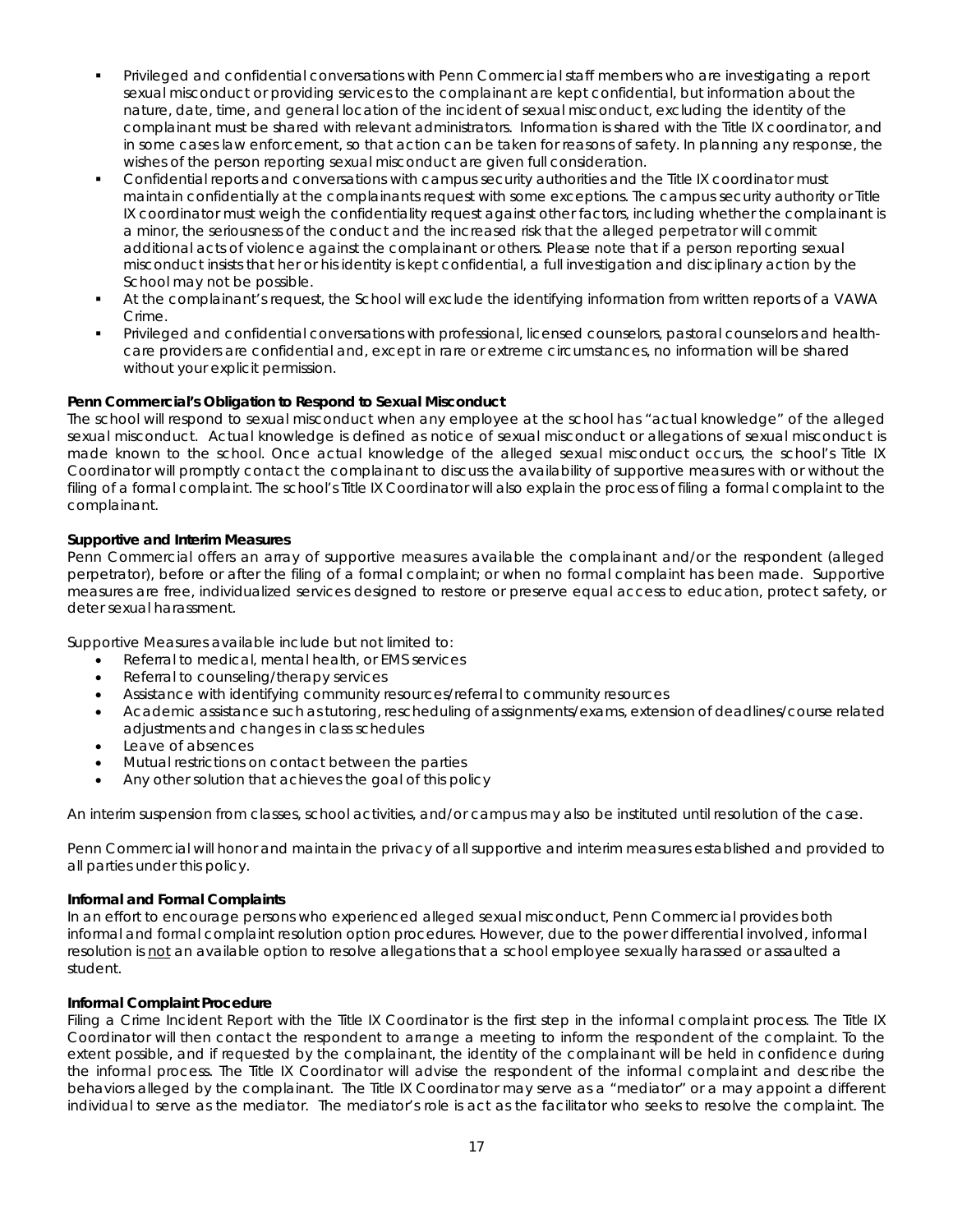mediator will share the complainant's description and perception of the respondent's alleged behavior to the respondent. The respondent will then be granted the opportunity to respond to this information.

In an attempt to resolve the informal complaint, a confidential and separate discussion will take place with the mediator and complainant; as well as the mediator and the respondent in regards to the alleged behavior that initiated the complaint. An informal meeting will be held in an attempt to resolve the informal complaint. Both parties (the complainant and the respondent) must agree to be present and participate in the meeting. Upon conclusion of the meeting, the mediator will provide both parties with a written copy of the informal resolution. Both parties are then asked to voluntarily provide written consent to the informal resolution. If the complainant or the respondent is not satisfied with the outcome of the informal resolution, he or she may then choose to file a formal complaint per the school's formal complaint procedure outlined below. Either party may also choose to file a complaint with an external agency.

It is also important to note that at any time during the informal complaint procedure, either party has the right to withdraw from the informal complaint procedure and choose to initiate the formal complaint process instead.

#### *Formal Complaint Procedure*

A formal complaint is defined as an official written document alleging sexual harassment. It is filed and signed by the complainant and then signed by the Title IX Coordinator. It serves as a *formal request* that the school review and investigate the allegation of sexual harassment. A formal complaint may be filed with the Title IX Coordinator by completing the Penn Commercial Grievance Form in person, by mail, by electronic mail. The timeframe for formal complaint resolution should attempt to be completed within 60 calendar days of receiving a formal written complaint.

*Temporary delay (limited extension) for good cause* will only be granted for good cause. Good cause may include: law enforcement activities, the absence of a party or witness, the absence of a party's advisor of choice, or the need to provide language assistance or accommodation of disabilities

# *Notice of Formal Complaint*

Upon receipt of a formal complaint, the school will provide written notice of the complaint to both the complainant and the respondent. The written notice will include:

- Information regarding the formal complaint process as well as information regarding informal resolution options
- Sufficiently detailed statement(s) of allegations which may include: details of all known parties, the alleged behavior of the respondent, and the date, time, and location of the alleged incident if known.
- A statement that the respondent is presumed innocent and that a final determination of responsibility is made at the conclusion of the investigation and hearing.
- A statement that both parties have the right to an "advisor" (support person) of their choice. Both parties have the right to choose an advisor who may be, but is not limited to: another student, friend, family member, staff member, or an attorney.

#### *Presumption of Innocence for Respondent*

The respondent is presumed not responsible. Any findings of responsibility will be determined only at the conclusion of the grievance process.

#### *Investigative Procedures and Protocols*

The Title IX Coordinator and/or an appointed school "investigator" will objectively investigate and evaluate all evidence by conducting a thorough investigation. Various forms of information and evidence may be presented during an investigation. The investigation process may include but is not limited to: conducting interviews with the complainant, the respondent, and/or others who may have witnessed the alleged behavior or may have relevant information; as well as gaining access to any relevant written documents, records, text messages, written statements, reports, etc.

Determinations of credibility will not be based on a person's status as the complainant, respondent, or witness.

The school is not bound by Court of Law formal rules of evidence; however, evidence should be inherently reliable. It is the decision of the appointed school adjudicator as to what information is admissible as part of the investigation and/or hearing.

#### *Access to Evidence*

The school will provide both parties an equal access and opportunity to review and inspect any evidence that was obtained as part of the investigation and is directly related to the allegations.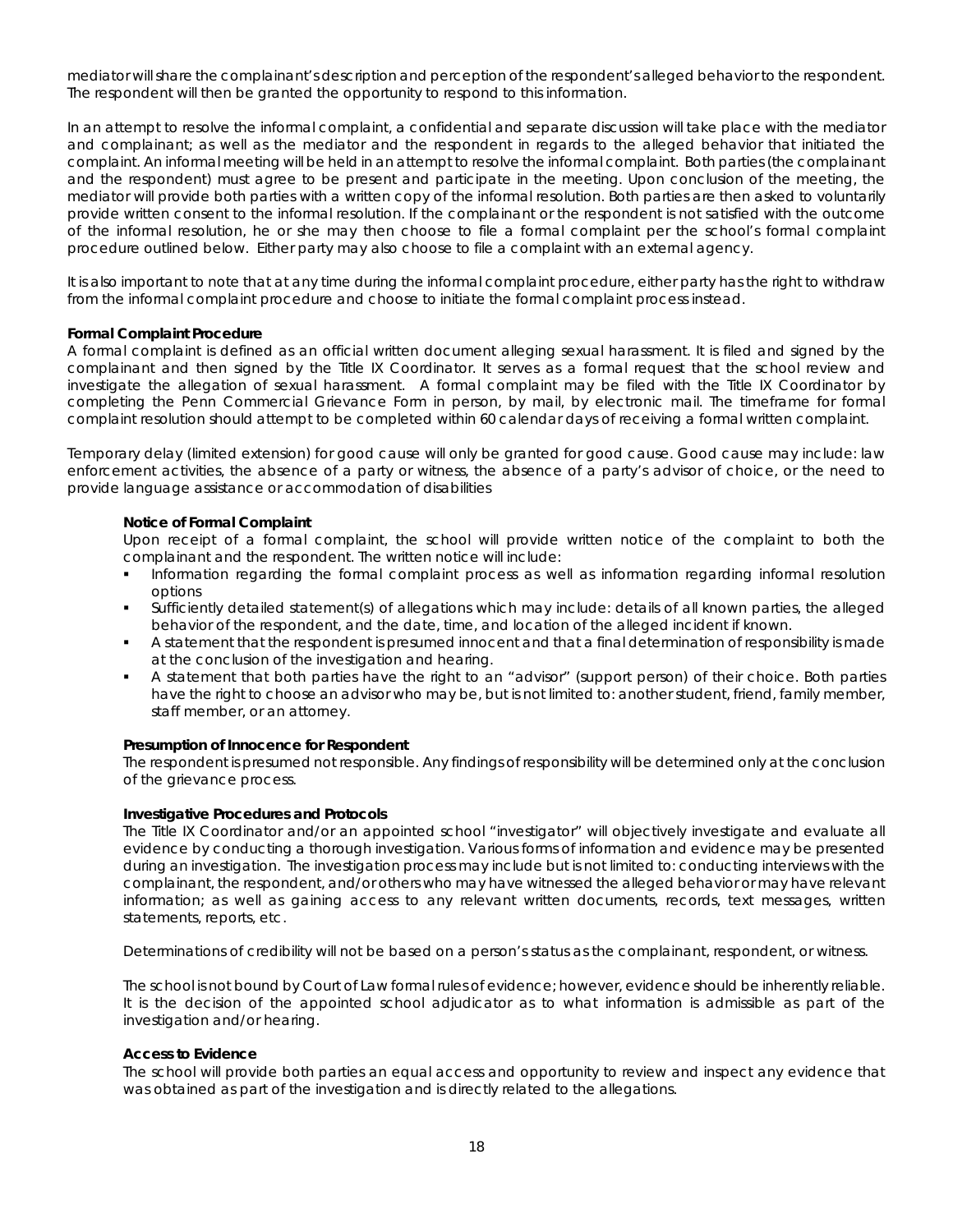#### *Investigative Evidence Report*

The Title IX Coordinator will send both parties all received evidence that is subject to inspection and review. Both parties will be granted 10 business days from the date that the evidence is sent to them to submit a written response; should they choose to do so. The Title IX Coordinator and/or investigator will then send a written final investigative evidence report to both parties. Both parties will be granted 10 business days from the date of the written investigative report is sent to respond before the beginning the live hearing procedure.

#### *Burden of Proof*

The "burden of proof" refers to the entity responsible for showing a violation to this policy has occurred. Penn Commercial carries the burden of proof when adjudicating a case.

#### *Hearing Procedures*

A live hearing is required as part of the formal complaint process. As indicated above, the school will provide both parties with the written final investigate evidence report at least 10 business days before the start of a live hearing. In addition, the Title IX Coordinator will provide each individual whose participation in the live hearing is invited or expected, written notice of the date, time, location, list of participants invited, and purpose of the live hearing within 10 business days of the start of a live hearing.

#### *The Role of the Adjudicator*

The live hearing will consist of an "adjudicator" who is defined as any school official who is authorized to assess credibility of both parties and witnesses, review evidence, evaluate sexual misconduct matters and determine whether a violation of the Sexual Assault Policy or the Student Code of Conduct occurred by the respondent. Live hearings may be conducted with both parties physically present or, at the school's discretion. Participants may participate virtually, with technology that enables them to see and hear each other. In addition, Penn Commercial complies with regulations that state that an audio or audiovisual recording or transcript of any live hearing. This recording or transcript will be made available to both parties for inspection and review.

#### *Live Hearing Cross-Examination*

The appointed school adjudicator will permit each party's advisor to "cross examine" the other party and any witnesses. An advisor is the *only party* who may ask questions of the complainant and respondent and any witnesses. Cross examination at the live hearing must be conducted directly, orally, and respectfully; and in real time by the party's advisor. If a party does not have an advisor, the school will provide an advisor of the school's choice, free of charge, to conduct cross examination. Only relevant cross-examination and other questions, including those challenging credibility, may be asked of a party or witness. Before the party or witness answers a cross examination or other question, the adjudicator must determination whether the question is relevant, and explain any decision to exclude a question as not relevant.

#### *Standard of Proof*

The standard of proof describes the level of evidence (proof) that must be met in order to find a respondent responsible for the incident and to determine if a violation of the policy occurred. Penn Commercial uses the "preponderance of evidence" as a standard of proof of whether a violation occurred. Preponderance of evidence is often referred to or known as the "more likely than not" standard. This means that the adjudicator must be convinced that based on the information it considers that the respondent was "more likely than not" to have engaged in conduct at issue in order to find the respondent responsible for violating the policy.

School live hearings are conducted to take into account all evidence available from all relevant sources. The respondent is not considered to be responsible for any allegation(s) until the completion and conclusion of each step in the formal complaint process. The respondent is not considered to be responsible until the formal complaint process determines that it is "more likely than not" that the alleged violation of this policy occurred.

#### *Determination*

Upon conclusion of a live hearing, the adjudicator will make a determination as to whether or not the respondent is considered responsible for a violation to this policy. Once a determination is made, both parties (the complainant and the responder) will then be given written notification of the determination within 10 business days from the conclusion of the live hearing. The written determination will state the following: a statement of, and rational for the determination of each allegation; a determination regarding responsibility, any disciplinary sanction(s) the school imposes on the respondent, and whether remedies designed to restore or preserve equal access to the school's education program or activity will be provided by the school to the complainant.

#### *Range of Sanctions and Remedies*

Upon conclusion of the formal complaint process, if it is determined that the respondent has more likely than not violated the school's sexual harassment policy, the Title IX Coordinator will forward the findings to the disciplinary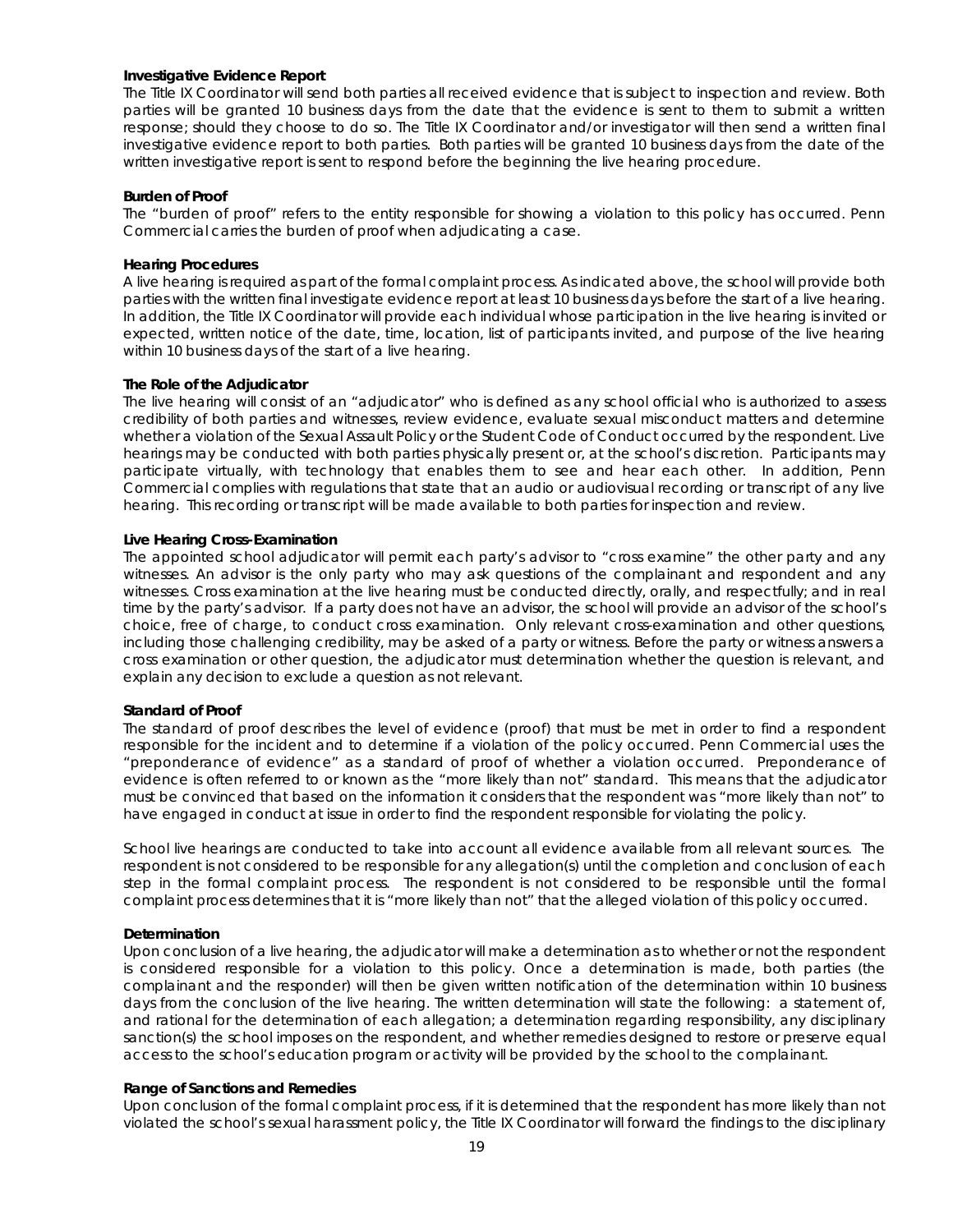panel, which consists of the school's Campus Director, Vice President of Operations, and President to initiate disciplinary action.

Penn Commercial may impose any one or more of the following sanctions on a respondent determined to have violated this policy:

- Reprimand/warning
- Changing the respondent's academic schedule
- **Disciplinary probation**
- Restricting access to Penn Commercial's facilities or activities
- Issuing a "no contact" order or requiring that such an order remain in place
- Dismissal or restriction from Penn Commercial employment
- Suspension (limited time or indefinite)
- **Termination**

In addition to any other sanction (except with the sanction is employment dismissal or student termination), Penn Commercial may require any employee or student determined to be responsible for a violation of this policy to receive appropriate and/or training related to the sexual misconduct violation or issue. The Title IX Coordinator will render a sanctioning written decision to the complainant and respondent within 5 business days following the receipt of the panel's determination (and within the same 60 calendar days (from the date of receiving the written complaint) timeframe. If the complainant finds the resolution or disciplinary action unsatisfactory, he or she may pursue the complaint with appropriate external agencies.

### *Options for External Complaints*

At any time during the informal or formal complaint proceedings, the complainant has the option to file an external complaint through an external public agency responsible for enforcing laws regarding sexual harassment. Generally, external complaint filings should take place within 180 days beginning with the date of the last alleged incident.

U.S. Department of Education, Office of Civil Rights [www.ed.gov/about/offices/list/ocr/index.html](http://www.ed.gov/about/offices/list/ocr/index.html) 400 Maryland Avenue Washington, D.C. 20202-5151 (800) 421-3481

Pennsylvania Human Relations Commission [www.phrc.state.pa.us](http://www.phrc.state.pa.us/) 300 Liberty Ave. State Office Bldg. 11th Floor Pittsburgh, PA 15222 (412) 565-5395

Equal Employment Opportunity Commission [www.eeoc.gov](http://www.eeoc.gov/) 1000 Liberty Avenue Pittsburgh, PA 15222 (412) 644-3444

#### *Additional Supportive Measures*

Penn Commercial may also determine that additional supportive measures are appropriate to respond to the effects of the incident on the school community. Additional supportive measures for the benefit of the Penn Commercial community may include:

- **Increased monitoring, supervision, or security at locations or activities where the misconduct occurred**
- Additional training and educational materials for students and employees
- **Revision of Penn Commercial's policies relating to sexual misconduct**
- **Climate surveys regarding sexual misconduct**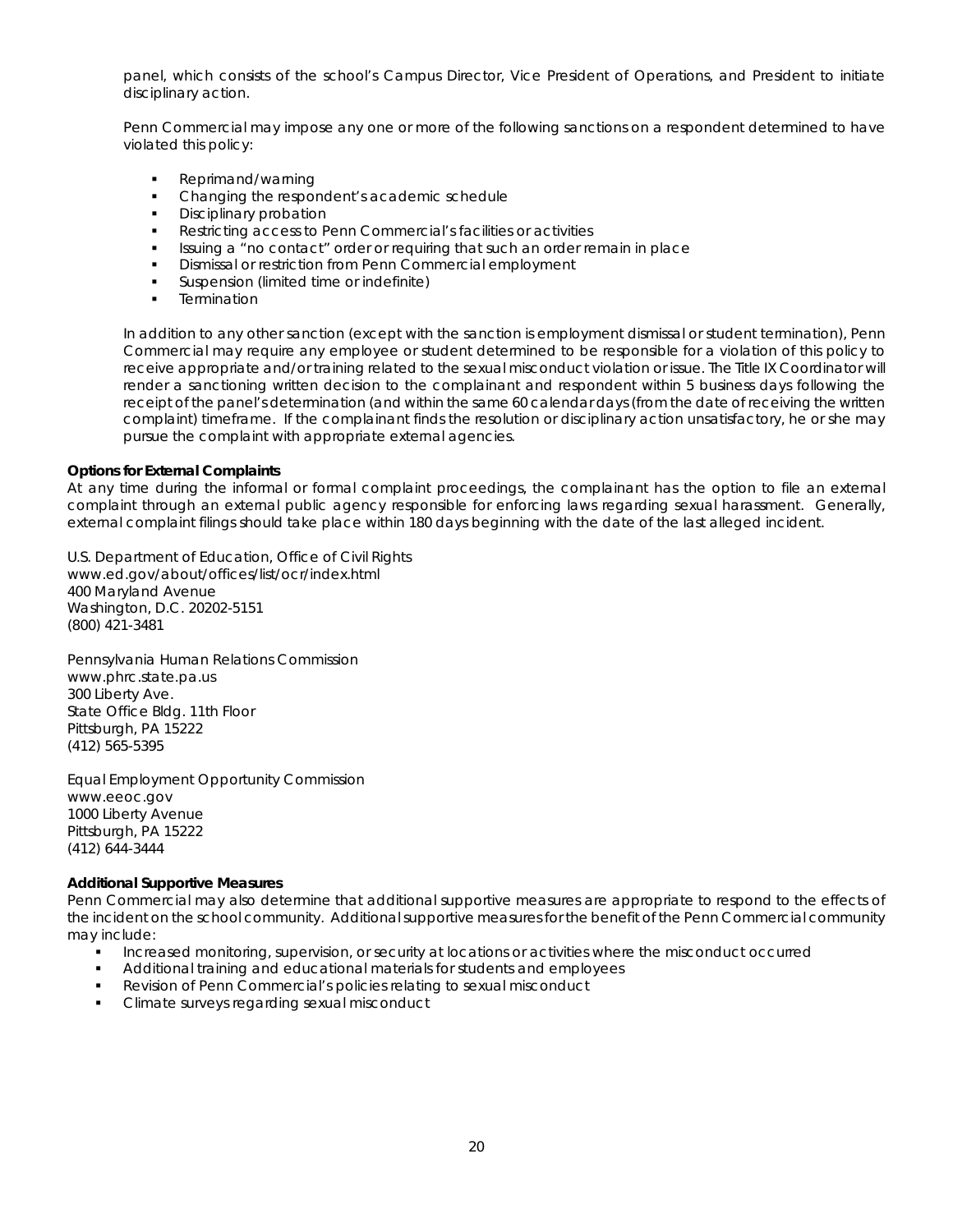# *Appeal Process and Standards*

Once a determination has been made, both parties have the right to submit a written appeal for or against the determination. If a party submits an appeal, the following procedures will occur:

- The other party will be notified in writing when the appeal is filed
- The school will appoint an "Appeal Officer" who is defined as the individual who is responsible for reviewing the appeal and making a final determination of the appeal. The Appeal Officer may not be the hearing adjudicator, investigator, or the Title IX Coordinator.

The Appeal Officer will make a final determination of the appeal within 10 business days from the date that the written appeal is received. A written determination of the appeal will be provided in writing to both parties simultaneously.

# *Retaliation*

Any form of retaliation is prohibited by Penn Commercial and/or any individual against anyone for exercising their rights under Title IX. Any individual retaliated against may file a complaint/grievance with the school. The school's complaint/grievance policy will then be followed as outlined on page 51-52 of the Penn Commercial catalog.

#### *Statement of Nondiscrimination*

Penn Commercial is committed to a policy of non-discrimination in compliance with federal and state regulations. This policy is enforced in our educational programs, and our school activities, which are available to all people, without regard to sex, marital status, physical disability, race, creed, or national origin. Penn Commercial is committed to treating the complainant and the respondent equally whether the grievance process has been started or not.

# *Education and Prevention Programs*

As set forth in this policy, Sexual Assault, Sexual Harassment, Sexual Exploitation, Dating Violence, Domestic Violence, and Stalking are all forms of Prohibited Conduct. Penn Commercial is committed to offering educational programs to promote awareness and prevention of Prohibited Conduct and also includes bystander intervention, risk reduction, safety planning, etc. Educational programs can include in-house and web-based training which encompasses an overview of Penn Commercial's policies and procedures; relevant definitions, including prohibited conduct; discussion of the impact of alcohol and illegal drug use; consent; safe and positive options for bystander intervention; review of resources and reporting options available for students, faculty, and staff; and information about risk reduction. Enrolled students and new employees will receive primary prevention and awareness programming as part of their orientation. Title IX Coordinator maintains an education and prevention calendar and tailors programming to campus needs and climate. Penn Commercial educates students and employees about sexual assault crimes included in the Clery Act and the Violence Against Women Reauthorization Act of 2013 (VAWA) Students and employees receive the training annually.

The Title IX Coordinator, CSA's, and anyone else who is involved in responding to, investigating, or adjudicating sexual misconduct will receive annual training from experts in the field. In addition to training on how the adjudicatory process works, the training will include specific instruction about how to approach students about sensitive issues that may arise in the context of sexual misconduct.

#### *Record Keeping*

Penn Commercial keeps all records of sexual misconduct complaints and adjudications for at least seven (7) years. Record keeping will consists of all records of the school's investigation, any record of appeal and the materials associated with the appeal, all records of any informal resolution and the processes; all materials used to train the Title IX Coordinator, investigator(s), decision makers, and any person who facilitates an informal resolution, and supportive measures that were granted as a response to a report or a complaint.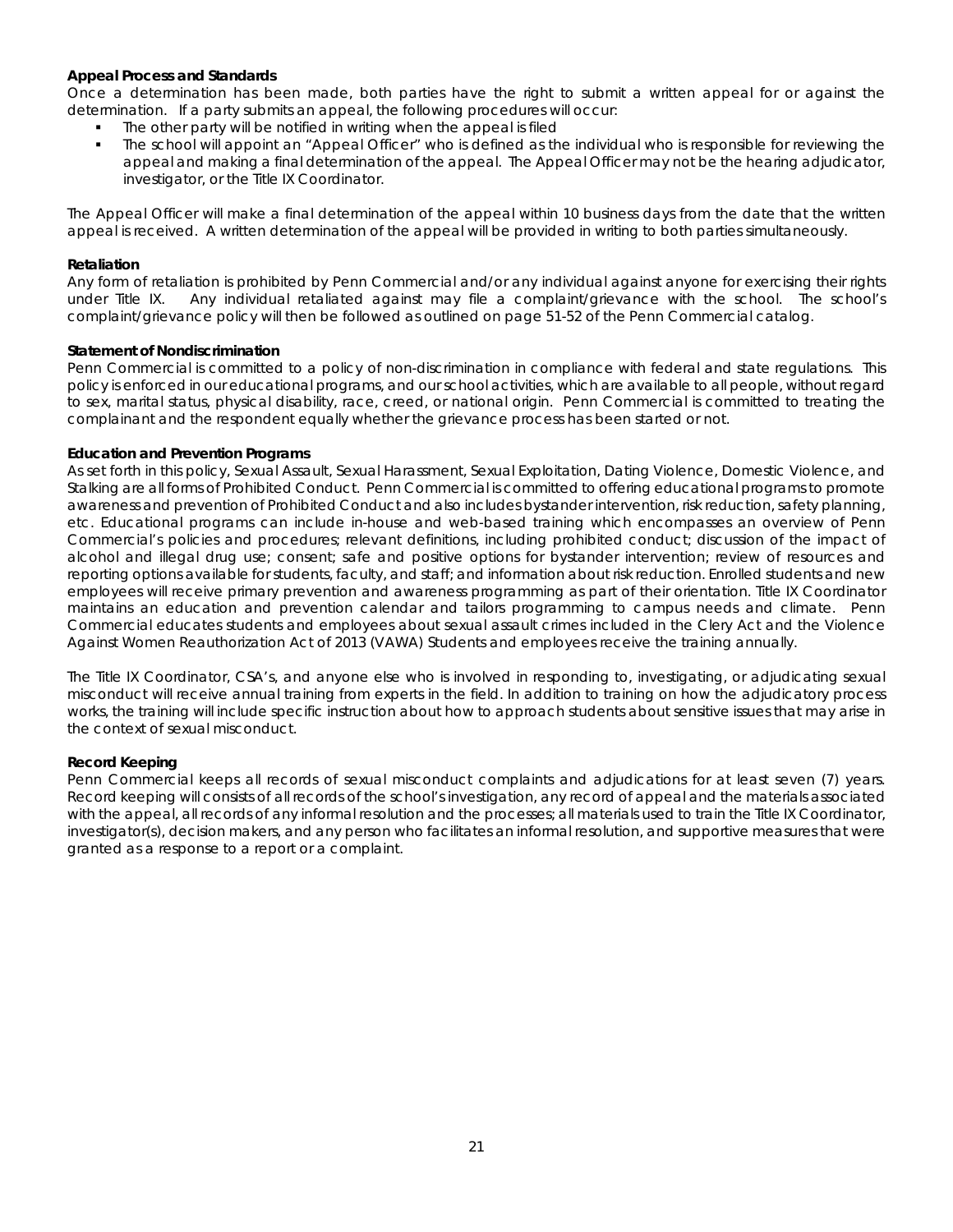

# **CRIME INCIDENT REPORT**

This form should be completed by individuals identified as "campus security authorities" who are required to report information they receive about crimes pursuant to the federal Clery Act. The information collected from these forms will be used to prepare a compilation of statistical crime information that will be included in the campus' Annual Security Report. It is the policy of Penn Commercial Business/Technical School to ensure that victims and witnesses are aware of their right to report criminal acts to the police, and to report School policy violations to the appropriate office. However, if a reporting person requests anonymity, this request must be honored to the extent permitted by law. If the person reporting this crime to you does not wish to be personally identified, please complete the form to the best of your ability without identifying that person. The South Strabane Police Department will use this form to determine the category of crime and location under which the crime should be reported according to the requirements of the Clery Act.

*Campus Security Authorities*: Campus Director, Director of Student Services/Title IX Coordinator, Director of Education, Vice President of Operations.

# **If the person reporting this to you is willing to speak directly with the South Strabane Police Department, call immediately at 724-225-8111; 911**

|                                                                                                | Section 1: Campus Security Authority - Please identify yourself and the person reporting this to you.                                                                                                                                                                                   |                                                  |  |  |  |  |  |
|------------------------------------------------------------------------------------------------|-----------------------------------------------------------------------------------------------------------------------------------------------------------------------------------------------------------------------------------------------------------------------------------------|--------------------------------------------------|--|--|--|--|--|
| Identify yourself here                                                                         | Identify the person reporting here                                                                                                                                                                                                                                                      |                                                  |  |  |  |  |  |
|                                                                                                | $\square$ Person does not wish to be identified                                                                                                                                                                                                                                         | $\Box$ Victim                                    |  |  |  |  |  |
|                                                                                                |                                                                                                                                                                                                                                                                                         | $\Box$ Witness<br>$\Box$ Other: (please explain) |  |  |  |  |  |
| Department: _________________                                                                  |                                                                                                                                                                                                                                                                                         |                                                  |  |  |  |  |  |
|                                                                                                |                                                                                                                                                                                                                                                                                         |                                                  |  |  |  |  |  |
|                                                                                                |                                                                                                                                                                                                                                                                                         |                                                  |  |  |  |  |  |
| $\bullet$<br>$\bullet$                                                                         | If incident occurred inside of building, identify location and room number<br>If incident occurred outside, describe the nearest street address or intersection, whether on the street,<br>sidewalk, park or inside a vehicle. be as specific as possible, include any nearby landmarks | $\Box$ Occurred                                  |  |  |  |  |  |
|                                                                                                | inside<br>$\Box$ Occurred<br>outside                                                                                                                                                                                                                                                    |                                                  |  |  |  |  |  |
| City / State: Lawrence and City / State: Lawrence and City / State: Lawrence and City / State: | $\Box$ Street<br>$\square$ Sidewalk                                                                                                                                                                                                                                                     |                                                  |  |  |  |  |  |
|                                                                                                | $\square$ Park<br>$\square$ Vehicle<br>$\square$ Home<br>$\Box$ Other $\Box$                                                                                                                                                                                                            |                                                  |  |  |  |  |  |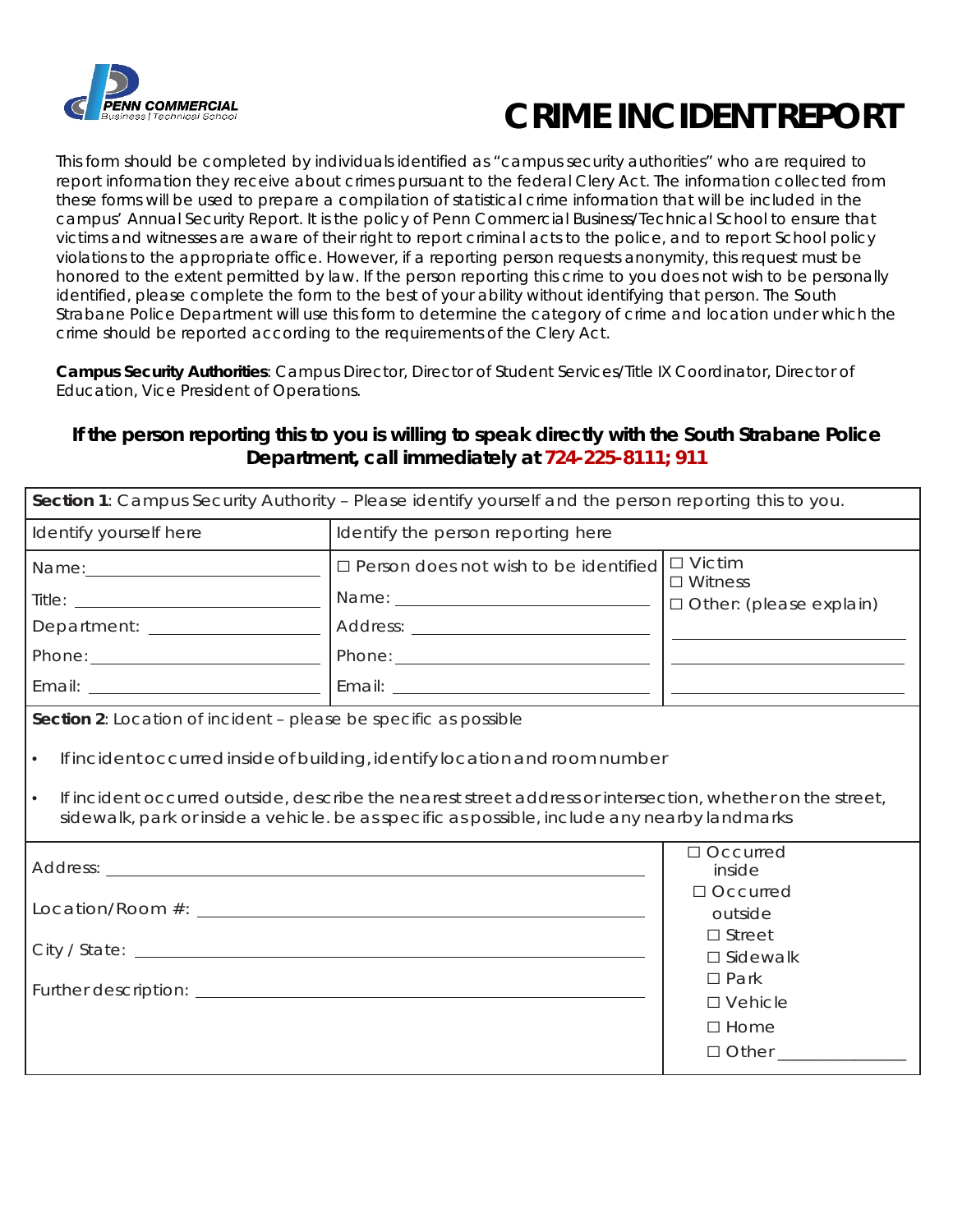| Section 3 - Description of incident - As clearly as possible, describe the incident as reported to you.<br>Describe how, when and where the incident occurred.<br>$\bullet$<br>Describe the nature of any injury<br>$\bullet$<br>Describe how and when the incident was reported to you<br>$\bullet$<br>Check the boxes that apply to this<br>$\bullet$                                      |                                                                                                                                                                                                                                                                                                                        |                                                                                       |
|----------------------------------------------------------------------------------------------------------------------------------------------------------------------------------------------------------------------------------------------------------------------------------------------------------------------------------------------------------------------------------------------|------------------------------------------------------------------------------------------------------------------------------------------------------------------------------------------------------------------------------------------------------------------------------------------------------------------------|---------------------------------------------------------------------------------------|
| To the best of your ability, indicate which of the following apply to this incident<br>□ Murder and Non-Negligent Manslaughter<br>□ Negligent Manslaughter<br>□ Forcible Sex Offenses<br>□ Non-Forcible Sex Offenses<br>$\square$ Robbery<br>toward<br>□ Aggravated Assault<br>$\square$ Burglary<br>□ Motor Vehicle Theft<br>□ Domestic Violence<br>□ Dating Violence<br>$\square$ Stalking | □ Alcohol, Drug or Weapons violation in which the<br>person was either:<br>□ Summoned, cited, or arrested by police or<br>□ Referred for internal judicial proceedings<br>□ Hate Crime - any crime committed with a bias<br>the victim's<br>$\square$ Race<br>$\square$ Gender<br>□ Gender Identity<br>$\Box$ Religion | □ Sexual Orientation<br>$\Box$ Ethnicity<br>□ National Origin<br>$\square$ Disability |
| <b>Narrative</b>                                                                                                                                                                                                                                                                                                                                                                             |                                                                                                                                                                                                                                                                                                                        |                                                                                       |
|                                                                                                                                                                                                                                                                                                                                                                                              |                                                                                                                                                                                                                                                                                                                        |                                                                                       |
| Please attach additional sheets or typed pages - take as much space as you need.                                                                                                                                                                                                                                                                                                             |                                                                                                                                                                                                                                                                                                                        |                                                                                       |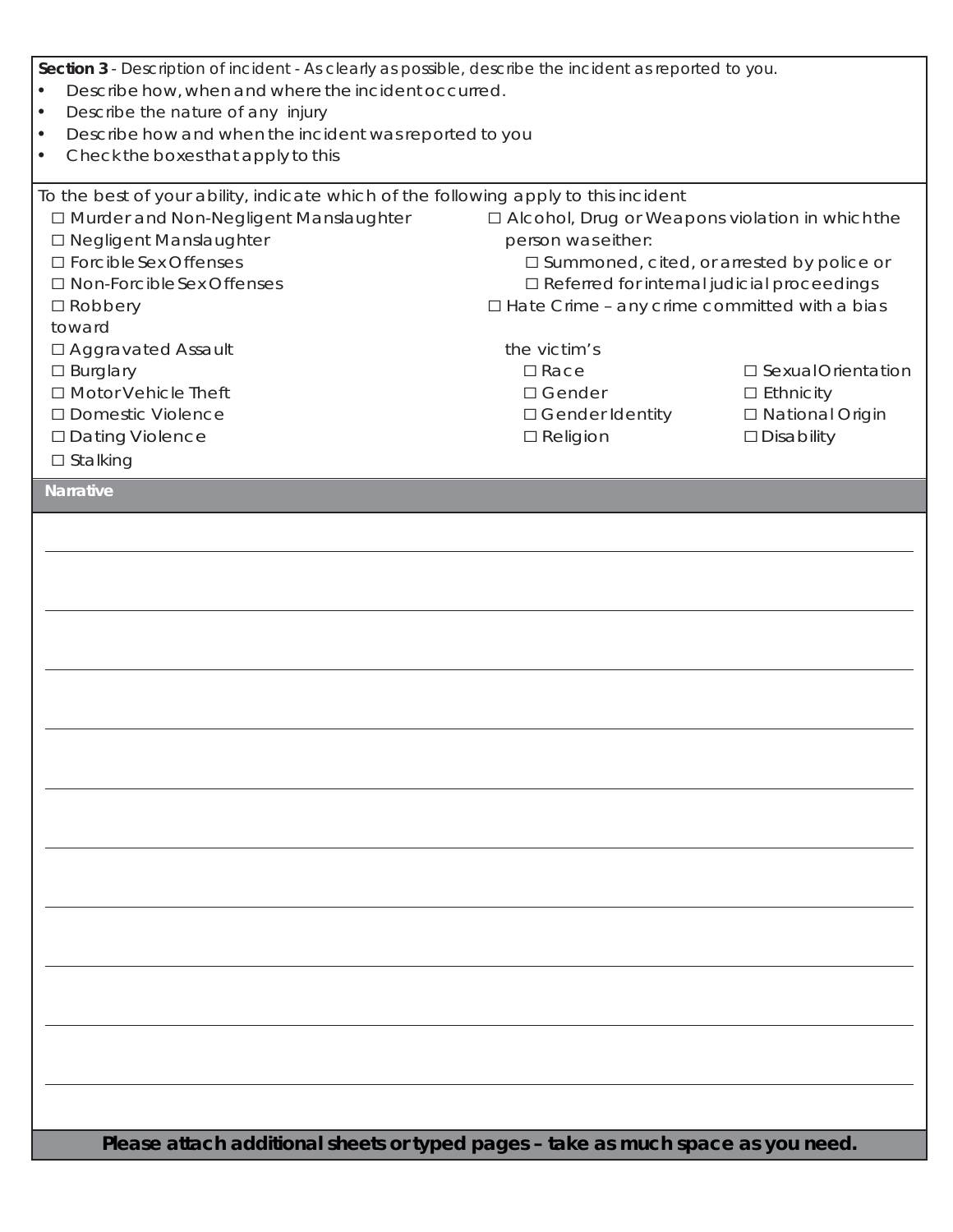

# **STUDENT BILL OF RIGHTS**

# *This document outlines your rights according to the Pennsylvania Sexual Violence Education at Institutions of Higher Education Act, should you become a victim of sexual violence.*

The school understands the trauma connected with being a victim of sexual violence and promises complete confidentiality with regards to any information you provide to a school administrator. We also promise that we will assist you in notifying any outside individuals or agencies if you so chose.

- You have the right to notify the following individuals or agencies if you are a victim of sexual violence:
	- 1 Title IX Coordinator
	- 2 Police Department
	- 3 Local Law Enforcement Agencies
- You have the right to request assistance from the school to make these notifications.
- You have the right to obtain an order of protection, no contact order, restraining order, or similar lawful orders issued by a criminal or civil court, or enforce an order already in existence.
- You have the right to request that prompt disciplinary proceeding be initiated against the accused.
- You have the right to be notified of the outcome of any disciplinary actions against the accused.
- You have the right to be notified of any options in changing your academic or campus living situation.
- You have the right to have others present during disciplinary proceedings or other related meetings.

Kristine Gorby Title IX Coordinator 724-222-5330 extension 353 [kgorby@penncommercial.edu](mailto:kgorby@penncommercial.edu)